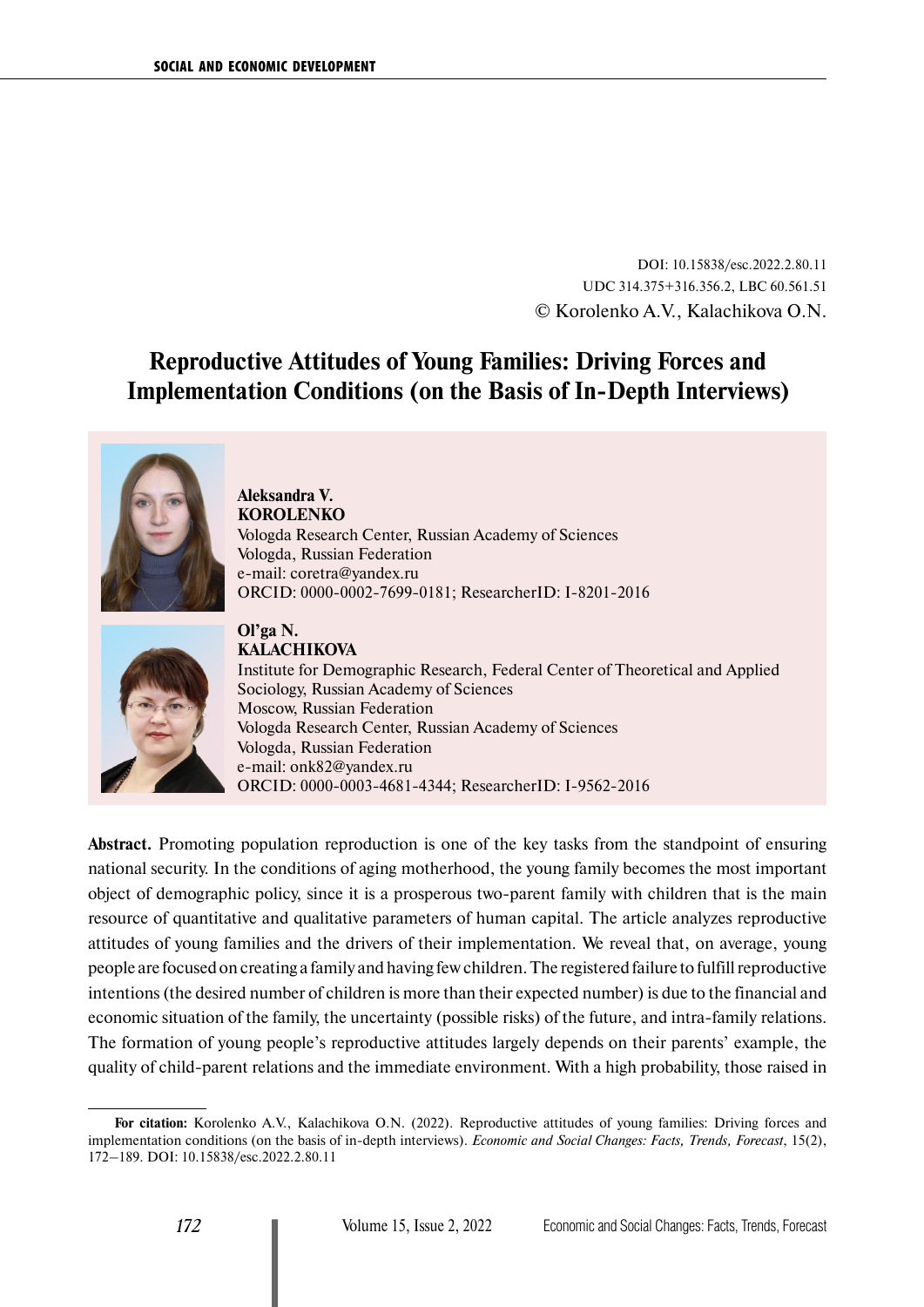a family with few children or those who have no siblings at all may not want to have many children or have children at all. As for children from medium and large families, they may have different views on having children. Reproductive attitudes are linked to marital ones. As a rule, the orientation toward a legitimate happy marriage is reinforced by the desire to have children. A variant of child-centered motives is observed in girls and manifested in the desire "to have a big family and many children", which somewhat shifts the focus of the priority of intra-family relations. The importance of the housing issue and ensuring a decent standard of living for oneself and one's children is determined by the fact that the unresolved nature of these problems influences the intention to have the first child and reduces the chances of having a few and many children even if they are desirable. State support for young families is needed, despite differences in the estimates of its effectiveness. The difference lies in determining the most desirable mechanisms – it is either direct support in the form of allowances, benefits, etc., or the creation of conditions for raising children (affordable quality social infrastructure) and the possibility of decent earnings for parents. Today, a young family needs state support, and, undoubtedly, the needs of young families should be taken into account in the national demographic policy.

**Key words:** young family, reproductive attitudes.

#### **Acknowledgment**

The reported study was funded by the Russian Science Foundation, project no. 20-18-00256 "Demographic behavior in the context of Russia's national security".

### **Introduction**

In 2020, the natural decline in the population of Russia exceeded 700 thousand people and was almost twice as high as in 2019 (317.2 thousand people), approaching the scale of natural decline in the early 2000s. Compared to 2014, when the highest fertility rates in the last two decades were recorded, in 2020 the total number of births decreased by more than 500 thousand, and the total fertility rates fell from 1.8 to 1.5 children per 1 women of reproductive age. At the same time, there is a tendency toward aging of motherhood: the average age of a mother at first birth in Russia rose from 25.8 in 2000 to 28.8 in 2020 (Shabunova et al., 2021).

Young families are recognized as an important "demographic reserve" in terms of solving demographic problems (Chernova, 2010). Thus, within the framework of the *Concept of state policy on the young family*, approved by the Ministry of Education and Science of Russia in 2007, a young family was singled out as a special type of family, in

relation to which state policy should be conducted<sup>1</sup>. The provision of state assistance to young families was subsequently included in the list of tasks of the *Concept of State Family Policy for the period through*  to 2025, approved in 2014<sup>2</sup>, and directions for the implementation of youth policy, reflected in the *Federal Law of the Russian Federation "On youth*  policy in the Russian Federation", adopted in 2020<sup>3</sup>.

Among the specific features of young families, researchers emphasize the instability of intra-family relations (high divorce rate), mastering new social roles (spouses, parents), specific problems – financial and housing, increased financial needs in connection with the formation of family life,

<sup>&</sup>lt;sup>1</sup> "On the Concept of State Policy on the Young Family": Letter of the Ministry of Education and Science of the Russian Federation no. AF163/06, dated May 08, 2007.

<sup>2</sup> "The Concept of State Family Policy for the period through to 2025": Government Decree no. 1618-r, dated August 25, 2014.

<sup>&</sup>lt;sup>3</sup> "On Youth Policy in the Russian Federation": Federal Law, adopted by the State Duma on December 23, 2020, and approved by the Federation Council on December 25, 2020.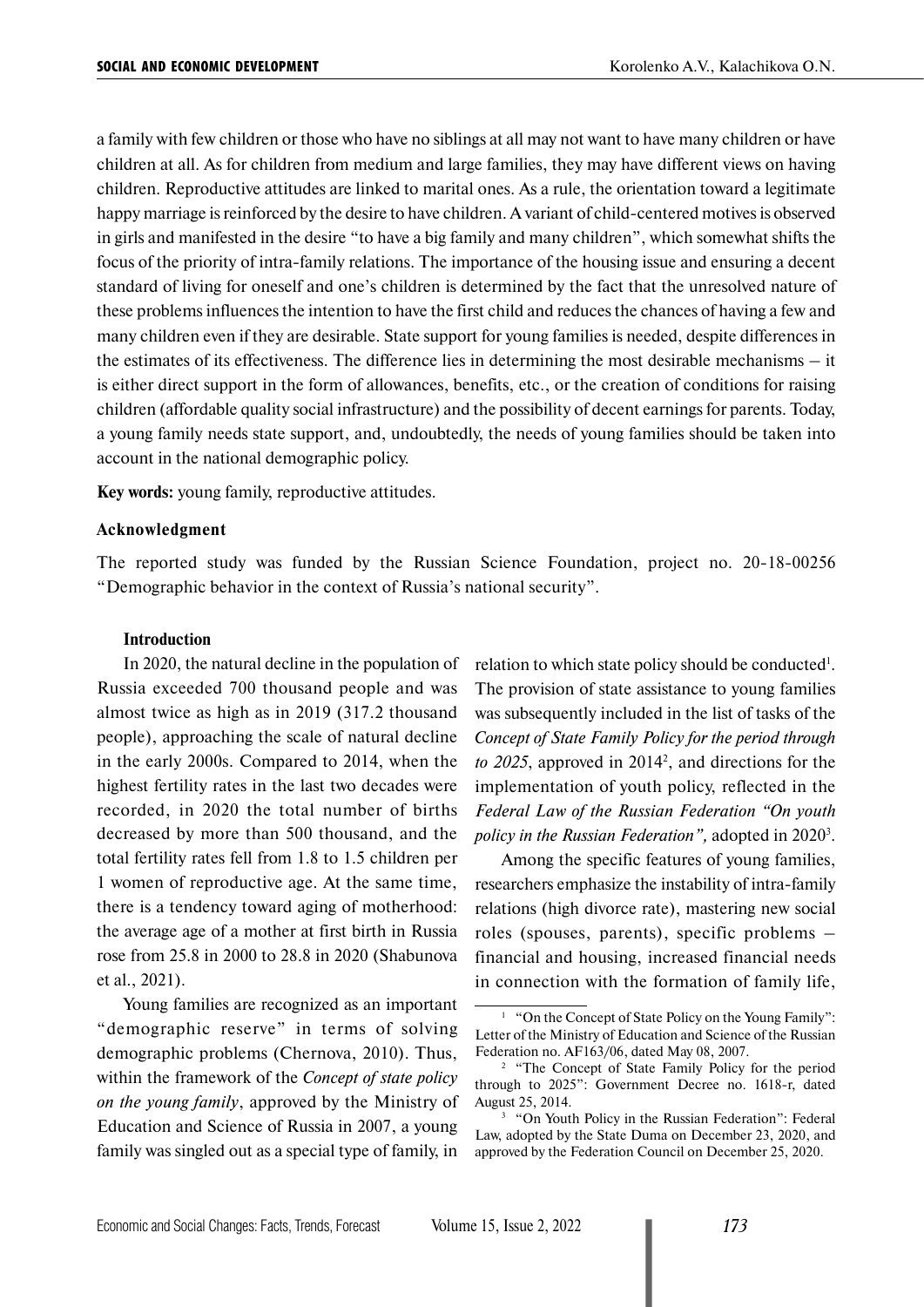including the need to purchase their own housing and set up home (Chernova, 2010; Rostovskaya, 2014). The vulnerable position of young families, both in terms of financial situation and marital stability, on the one hand, and their high demographic potential, on the other, make the study of young families' attitudes toward having children and the factors determining them necessary and urgent.

The purpose of our study is to examine the reproductive attitudes of young families and to identify factors and conditions of their realization based on the results of a series of in-depth personal interviews with representatives of this category of families. This type of qualitative sociological research makes it possible not only to assess the reproductive attitudes and plans of young families, but also to identify their underlying factors and preconditions, including the life experience of the family of origin, to explain the "origins" of reproductive behavior formation (Rostovskaya et al., 2021c).

## **Theoretical aspects of the study**

*Approaches to interpreting the concept of "young family"*. As Zh.V. Chernova notes, the concept of "young family" is not used as an independent category in Western sociological literature. Analysis of the socio-psychological and economic problems that spouses face in the early years of family life, as a rule, is carried out in the study of the stages of the family life cycle or family life course. Different models of social policy in Western countries also do not operate with this category and do not consider a young family (a couple where the age of the spouses does not exceed 30 years old) as a special object of social and family policy (Chernova, 2010). In view of this, we turn to the Russian experience of allocating criteria for defining a young family.

The category "young family" is most often used in studies in the field of sociology of family and demography, social psychology and pedagogy, as well as in strategic, containing a program of action and other normative legal documents that regulate issues of socio-demographic, family and youth policy. The common criteria for all established approaches to the interpretation of a young family are *the fact of registered marriage* and *the age of the spouses (Tab. 1)*. Most often the upper age limit for young family members is 30 years, but for participants in housing programs it is higher and reaches 35 years (Rostovskaya, 2014).

A number of researchers-demographers, sociologists and educators, some state documents reflecting the tasks of youth policy, such as the "Main directions of state youth policy in the Russian Federation", dated 1993, designate the length of time the spouses have lived together as a mandatory criterion for young families. In the works of Russian sociologists E.M. Zuikova and N.V. Kuznetsova, as well as in the directions of state youth policy in the Russian Federation, the duration of young spouses' cohabitation is limited to three years. However, in families with children the duration of marriage is not taken into account. Other researchers define the duration of spouses' cohabitation in a young family as up to 5 years.

Some scholars consider that the criterion for defining a young family is *the order of marriage*, namely the fact that *both young spouses are in their first marriage* (T.K. Rostovskaya, T.A. Gurko, M.S. Matskovskii, I.V. Grebennikov, L.V. Kovin'ko, E.M. Zuikova, N.V. Kuznetsova, I.P. Katkova).

It is noteworthy that conceptual and other normative legal documents additionally stipulate criteria for the composition of young families based on the presence of a married couple (single- or twoparent family) and parenthood status of the family, which is probably related to the definition of those who need support.

In our study, a young family is defined as *a family in which both spouses are under the age of 35, are in their first officially registered marriage, have a child (children) or plan to have them.*

*Research on the reproductive attitudes of young families.* In Western countries, research on reproductive attitudes is conducted within the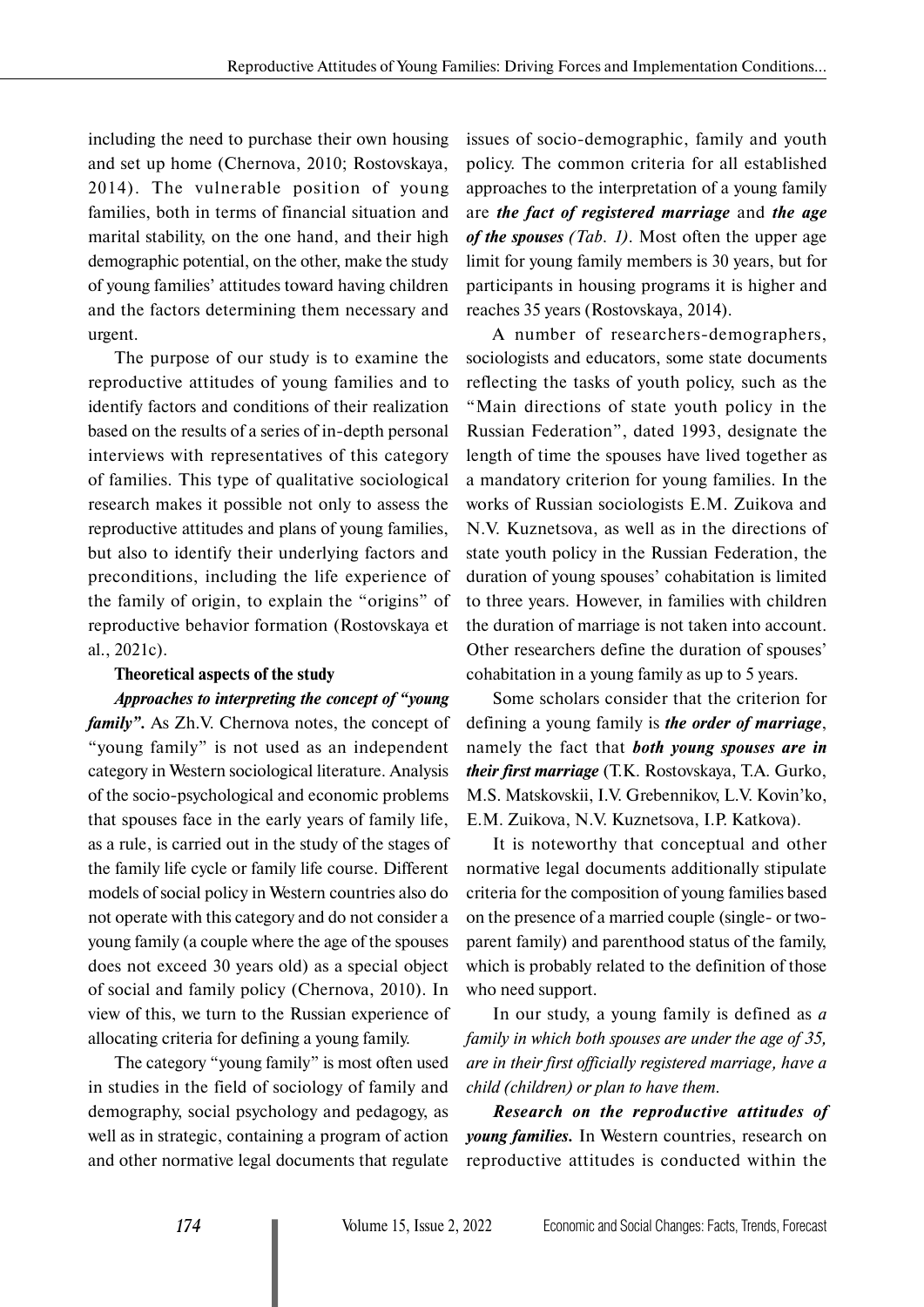| Criteria                                                                                                                                                                                                                                                                             | Definition of a young family                                                                                                                                                                                                                                                                                                         | Author(s), sources                                                                                                                     |  |  |  |
|--------------------------------------------------------------------------------------------------------------------------------------------------------------------------------------------------------------------------------------------------------------------------------------|--------------------------------------------------------------------------------------------------------------------------------------------------------------------------------------------------------------------------------------------------------------------------------------------------------------------------------------|----------------------------------------------------------------------------------------------------------------------------------------|--|--|--|
| - Registered marriage<br>- Age of the spouses<br>- Length of cohabitation                                                                                                                                                                                                            | Marital relations of young people in the first 5 years of<br>cohabitation.                                                                                                                                                                                                                                                           | <b>B.Ts. Urlanis</b>                                                                                                                   |  |  |  |
|                                                                                                                                                                                                                                                                                      | A family with up to 5 years of marriage and the age of the<br>spouses not exceeding 30 years                                                                                                                                                                                                                                         | A.I. Antonov                                                                                                                           |  |  |  |
| - Registered marriage<br>- Age of the spouses<br>- Order of marriage (first<br>marriage)                                                                                                                                                                                             | T.K. Rostovskaya                                                                                                                                                                                                                                                                                                                     |                                                                                                                                        |  |  |  |
| - Registered marriage<br>- Age of the spouses<br>- Length of cohabitation<br>- Order of marriage (first<br>marriage)                                                                                                                                                                 | A family with up to 5 years of cohabitation, where the spouses<br>are under 30 years of age and are married for the first time                                                                                                                                                                                                       | T.A. Gurko, M.S. Matskovskii,<br>I.V. Grebennikov, L.V. Kovin'ko                                                                       |  |  |  |
|                                                                                                                                                                                                                                                                                      | Families with up to 3 years of cohabitation, where both<br>spouses are in their first marriage and have not reached the<br>age of 30                                                                                                                                                                                                 | E.M. Zuikova, N.V. Kuznetsova                                                                                                          |  |  |  |
|                                                                                                                                                                                                                                                                                      | Families with no more than 5 years of marriage, in which<br>both spouses are no older than 29 and both are in their first<br>marriage                                                                                                                                                                                                | I.P. Katkova                                                                                                                           |  |  |  |
| - Registered marriage<br>(in case of two-parent<br>family)<br>- Age of one of the<br>spouses<br>- Length of cohabitation<br>(in case of childlessness)<br>- Presence of a married<br>couple<br>(single- or two-parent<br>family)<br>- Parental status (have/<br>don't have children) | Families in the first three years of marriage (in the case of<br>the birth of children - without limiting the duration of the<br>marriage), under the condition that one of the spouses has<br>not reached the age of 30, as well as single-parent families<br>with children whose mother or father has not reached the age<br>of 30 | The main directions of state youth policy<br>in the Russian Federation<br>(ceased to be in force on January 10,<br>$2021$ <sup>*</sup> |  |  |  |
| - Registered marriage<br>- Age of the spouses<br>- Presence of a married<br>couple (single- or two-<br>parent family)<br>- Parental status (have/<br>don't have children)                                                                                                            | A full family, where the age of each spouse does not exceed<br>30 years, or a single-parent family consisting of one young<br>parent under 30 years of age and one or more children                                                                                                                                                  | The concept of state policy for the young<br>family**                                                                                  |  |  |  |
|                                                                                                                                                                                                                                                                                      | A young family, including those with one or more children,<br>where the age of each spouse or one parent in a single-parent<br>family does not exceed 35 years                                                                                                                                                                       | Federal targeted program "Housing".<br>Subprogram "Providing Housing to<br>Young Families"****                                         |  |  |  |
|                                                                                                                                                                                                                                                                                      | Persons who are married in accordance with the procedure<br>established by the laws of the Russian Federation, including<br>those who are raising a child (children), or a person who is a<br>single parent (adoptive parent) of a child (children), under the<br>age of 35 years inclusive.                                         | Federal Law "On Youth Policy in the<br>Russian Federation"****                                                                         |  |  |  |
|                                                                                                                                                                                                                                                                                      | A family in which both spouses are under 30 years of age,<br>as well as a single-parent family with children in which the<br>mother or father is under the age of 30                                                                                                                                                                 | S.B. Denisov                                                                                                                           |  |  |  |
| * "On the main directions of state youth policy in the Russian Federation": Resolution of the Supreme Soviet of the Russian Federation                                                                                                                                               |                                                                                                                                                                                                                                                                                                                                      |                                                                                                                                        |  |  |  |

|  | Table 1. Approaches to defining a young family |  |  |  |
|--|------------------------------------------------|--|--|--|
|  |                                                |  |  |  |

\* "On the main directions of state youth policy in the Russian Federation": Resolution of the Supreme Soviet of the Russian Federation no. 5090-1, dated June 3, 1993.

\*\* "On the concept of the state policy in respect of the young family": Letter of the Ministry of Education and Science of the Russian Federation no. AF-163/06, dated May 08, 2007.

\*\*\* Federal target program "Housing" for 2015–2020: approved by RF Government Resolution no. 1050, dated December 17, 2010. \*\*\*\* "On youth policy in the Russian Federation": Federal Law of the Russian Federation. Adopted by the State Duma on December 23, 2020. Approved by the Federation Council on December 25, 2020.

Source: compiled according to (Valentei D.I., Broner D.L., Darskii L.E. (1977). *Young Family*. Moscow: Statistika. 18, P. 96; Matskovskii, Gurko, 1986a; Zuikova, Kuznetsova, 1994; Denisov, 2000; Rostovskaya, 2014).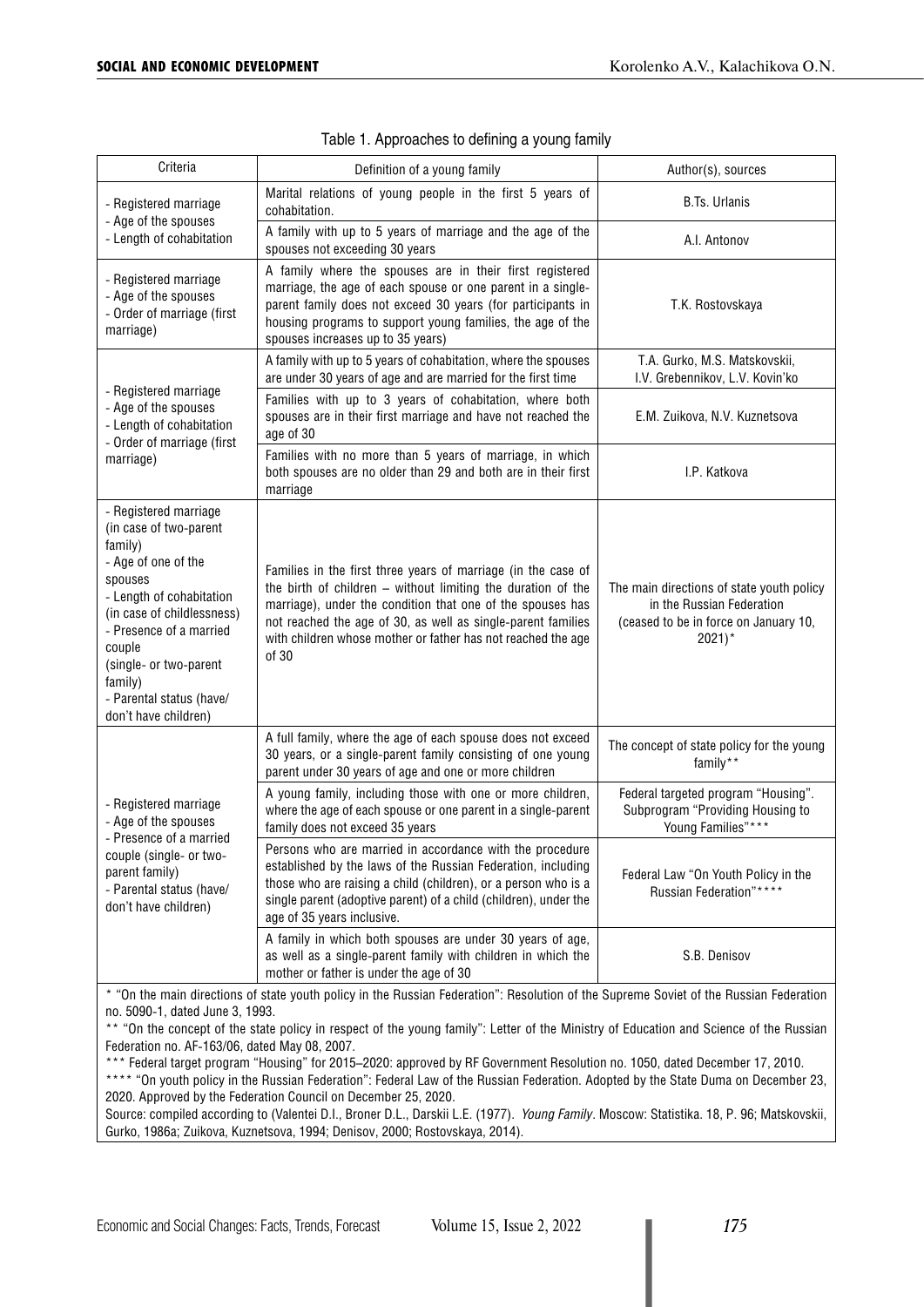framework of the *theory of planned behavior*, the foundations of which were laid in the works of Ajzen and Fishbein (Ajzen, Fishbein, 1980). The population's attitudes toward having children (or so-called reproductive intentions) are often seen as inextricably linked to actual fertility (Coombs, 1979; Westoff, 1990; Bongaarts, 2001; Morgan, 2001; Morgan, Rackin, 2010; Testa et al., 2011; Philipov, 2009).

The main approach to the study of reproductive attitudes in Russian sociology and social demography is *the concept of the family's need for children*<sup>4</sup> (Borisov, 1976; Darskii, 1972; Darskii, 1979; Sinel'nikov, 1989; Arkhangel'skii, 2006). Under reproductive attitudes within this approach, we understand the mental states of a person, which condition the mutual coordination of different kinds of actions, characterized by positive or negative attitudes toward having a certain number of children<sup>5</sup>. The need for children is numerically expressed through a system of three indicators – the ideal, desirable and expected number of children. The ideal number of children is the cognitive component of the reproductive attitude (orientation to social norms), the desirable one is the cognitive-emotional component, the expected one is the practical component (Borisov, 1976). Similar indicators are used in foreign studies of reproductive intentions, but the former is the most criticized. For example, according to the Dutch demographer D. Van de Kaa, the ideal number of children is more abstract, so it is poorly related to the actual experience of having children (Van de Kaa, 2001). The indicator of the desired number of children best reflects the individual need for children, but is recognized as a weak predictor of real fertility, because preferences regarding the desired number of children can change over the

course of life (Van Peer and Rabušic, 2008; Heiland et al., 2008). In low-fertility countries, the desired number of children will always be greater than the actual number, with little variation between the two (Tyndik, 2012). The indicator of the expected number of children is recognized as more stable and reliable both by foreign (Philipov, 2009) and Russian researchers (Andreev, Bondarskaya, 2000). As A.O. Tyndik notes, reproductive attitudes, measured through the desired and expected number of children, in countries with fertility below population replacement level (which includes Russia) set the upper limit of actual fertility (Tyndik, 2012).

Reproductive attitudes of young families within the framework of Russian demography were studied at different times by A.G. Volkov (Volkov, 1986), V.A. Belova and L.E. Darskii (Belova, Darskii, 1972; Belova, 1975; Darskii, 1979), V.A. Borisov (Borisov, 1976), A.G. Vishnevskii<sup>6</sup>, V.N. Arkhangel'skii (Arkhangel'skii, 2006), A.O. Tyndik (Tyndik, 2012) and others, within the framework of family sociology by A.G. Kharchev (Kharchev, 1979), S.I. Golod (Golod, 1998), M.S. Matskovskii and T.A. Gurko (Gurko, 1985; Matskovskii, Gurko, 1986a; Matskovskii, Gurko, 1986b), A.I. Antonov and V.M. Medkov<sup>7</sup>, V. Zotin (Zotin, Mytil', 1987), (1987), I.F. Dement'eva (1991), I.P. Mokerov and A.I. Kuz'min (1986a; Kuz'min, 1986b; Mokerov, Kuz'min, 1990; Kuz'min, 1993), A.V. Poimalov<sup>8</sup> et al.

*Driving forces of young families' reproductive attitudes.* The analysis of Russian studies on the determination of the reproductive attitudes of young families allowed combining the factors contributing to reproductive preferences into five groups *(Tab. 2)*.

<sup>4</sup> Antonov A.I., Medkov V.M. (1996). *Sociology of the Family: Textbook.* Moscow: Izd. MGU: Izd-vo Mezhdunarodnogo universiteta biznesa i upravleniya.

<sup>5</sup> Antonova A.I. (2005). *Sociology of the Family: Textbook.* 2nd ed. revised and supplemented. Moscow: INFRA-M.

<sup>6</sup> Vishnevskii A.G. (2006). *Demographic modernization of Russia*, 1900–2000. Moscow: Novoe izdatel'stvo.

<sup>7</sup> Antonov A.I., Medkov V.M. (1996). *Sociology of the family.* Moscow: Izd. MGU: Izd-vo Mezhdunarodnogo universiteta biznesa i upravleniya.

<sup>8</sup> Poimalov A.V. (2010). *Reproductive behavior of young families: a sociological analysis: Candidate of Sciences (Sociology) dissertation.* Penza.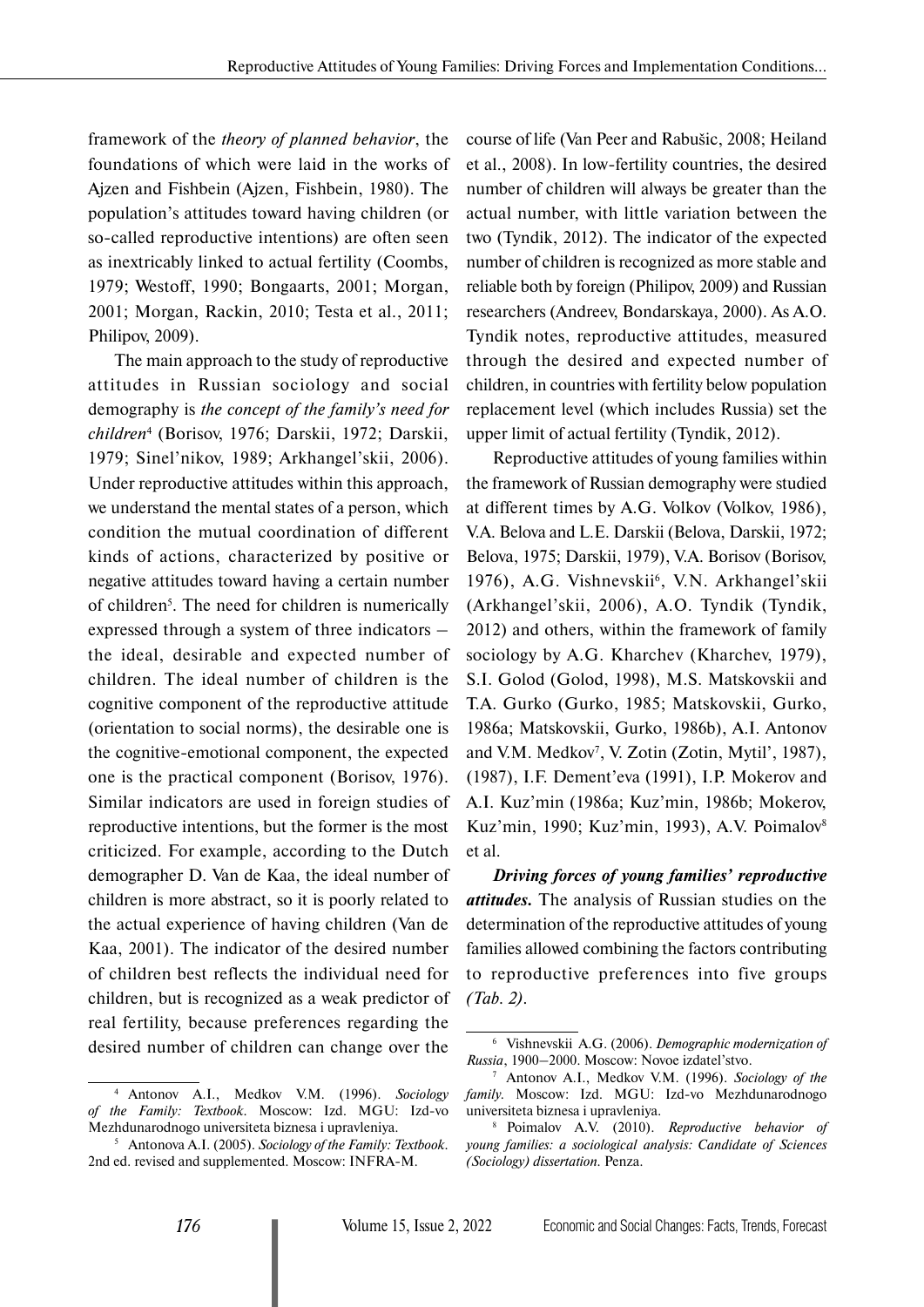| Roup of factors                            | Factor                                                                                                                                                                                                                                                                                                                                                                                                           | Researchers                                                                                                                                                                                                                   |  |  |
|--------------------------------------------|------------------------------------------------------------------------------------------------------------------------------------------------------------------------------------------------------------------------------------------------------------------------------------------------------------------------------------------------------------------------------------------------------------------|-------------------------------------------------------------------------------------------------------------------------------------------------------------------------------------------------------------------------------|--|--|
| Marital and family                         | Example of a family of origin, in particular the number of<br>children                                                                                                                                                                                                                                                                                                                                           | T.E. Safonova,<br>I.Yu. Rodzinskaya,<br>O.V. Grishina.<br>I. Osipova                                                                                                                                                          |  |  |
| characteristics of the<br>family of origin | The nature of the relationship between family members,<br>common family values                                                                                                                                                                                                                                                                                                                                   | A.I. Kuz'min,<br>A.I. Antonov.<br>A.V. Zhavoronkov, S.I. Malyavin,<br>T.V. Kuz'menko                                                                                                                                          |  |  |
| Value orientations of<br>spouses           | A.I. Antonov, A.B. Sinel'nikov,<br>Values of family and marriage, children and parenthood<br>V.M. Karpova et al.,<br>(including the relationship between family values (marriage,<br>V.N. Arkhangel'skii,<br>children) and non-family values - self-development<br>N.V. Zvereva, and S.N. Varlamova,<br>(education, career), leisure, financial well-being, personal<br>A.V. Noskova,<br>freedom)<br>N.N. Sedova |                                                                                                                                                                                                                               |  |  |
|                                            | Territory of residence (urban/rural)                                                                                                                                                                                                                                                                                                                                                                             | V.M. Medkov,                                                                                                                                                                                                                  |  |  |
| Socio-demographic                          | Age of spouses (age difference)                                                                                                                                                                                                                                                                                                                                                                                  | V.A. Belova,<br>L.E. Darskii,<br>V.N. Arkhangel'skii,                                                                                                                                                                         |  |  |
| characteristics of a                       | <b>Education level of spouses</b>                                                                                                                                                                                                                                                                                                                                                                                |                                                                                                                                                                                                                               |  |  |
| young family (spouses,<br>children)        | Ethnicity of the spouses                                                                                                                                                                                                                                                                                                                                                                                         | I. Osipova, V. Zotin, and A. Mytil',                                                                                                                                                                                          |  |  |
|                                            | Religion                                                                                                                                                                                                                                                                                                                                                                                                         | G.F. Kravtsova, M.V. Pleshakova,                                                                                                                                                                                              |  |  |
|                                            | Number and gender of existing children                                                                                                                                                                                                                                                                                                                                                                           | V.N. Arkhangel'skii, A.O. Tyndik                                                                                                                                                                                              |  |  |
|                                            | The nature of the relationship between spouses and marital<br>satisfaction, family stability                                                                                                                                                                                                                                                                                                                     | A.I. Kuz'min,<br>V.N. Arkhangel'skii,<br>M.S. Matskovskii,<br>T.A. Gurko                                                                                                                                                      |  |  |
| <b>Matrimonial Behavior and</b>            | Age of marriage                                                                                                                                                                                                                                                                                                                                                                                                  | I.P. Katkova.                                                                                                                                                                                                                 |  |  |
| <b>Family Stability</b>                    | Attitudes toward marriage registration                                                                                                                                                                                                                                                                                                                                                                           | V.A. Belova,<br>L.E. Darskii,<br>V.L. Krasnenkov,<br>N.A. Frolova,<br>V.N. Arkhangel'skii                                                                                                                                     |  |  |
| Socio-economic status of<br>the family     | Standard of living of the family                                                                                                                                                                                                                                                                                                                                                                                 | I.P. Katkova, A.I. Kuz'min,<br>G.F. Kravtsova, M.V. Pleshakova,<br>E.M. Andreev,<br>G.A. Bondarskaya and T.L. Khar'kova,<br>V.N. Arkhangel'skii, T.K. Rostovskaya,<br>E.N. Vasil'eva                                          |  |  |
|                                            | Living conditions of the family                                                                                                                                                                                                                                                                                                                                                                                  | V.M. Dobrovoľskaya,<br>I.P. Katkova,<br>V.N. Arkhangel'skii                                                                                                                                                                   |  |  |
|                                            | State socio-demographic and family policy for young<br>families<br>Source: compiled according to (Safonova, 1982; Rodzinskaya, 1986; Grishina, 2008; Osipova, 2020; Kuz'min, 1986a; Antonov et al.,                                                                                                                                                                                                              | V.N. Arkhangel'skii, N.G. Dzhanaeva,<br>T.K. Rostovskaya, O.V. Kuchmaeva,<br>T. Maleva, A. Makarentseva,<br>E. Tret'yakova, A.A. Shabunova,<br>O.N. Kalachikova, I. Osipova,<br>E. Borozdina, E. Zdravomyslova,<br>A. Temkina |  |  |

Table 2. Driving forces of young families' reproductive attitudes in Russian studies

Source: compiled according to (Safonova, 1982; Rodzinskaya, 1986; Grishina, 2008; Osipova, 2020; Kuz'min, 1986a; Antonov et al., 2005; Kuz'menko, 2010; Arkhangel'skii, 1987; Arkhangel'skii; 2006; Arkhangel'skii et al., 2005; Varlamova et al., 2006; Medkov, 1986; Belova, Darskii, 1972; Zotin, Mytil', 1987; Kravtsova, Pleshakova, 1991; Tyndik, 2012; Kuz'min, 1986b; Kuz'min, 1993; Gurko, 1985; Matskovskii, Gurko, 1986b; Katkova, 1971; Katkova, 1973; Krasnenkov, Frolova, 1984; Kravtsova, Pleshakova, 1991; Andreev et al., 1998; Arkhangel'skii et al., 2021; Dobrovol'skaya, 1974; Arkhangel'skii, Dzhanaeva, 2014; Rostovskaya et al., 2021a; Maleva et al., 2017; Shabunova, Kalachikova, 2013; Borozdina et al., 2012); A.I. Antonov. (2021). *Similarities and differences in the value orientations of husbands and wives according to the results of a simultaneous survey of spouses*. Moscow: Pero.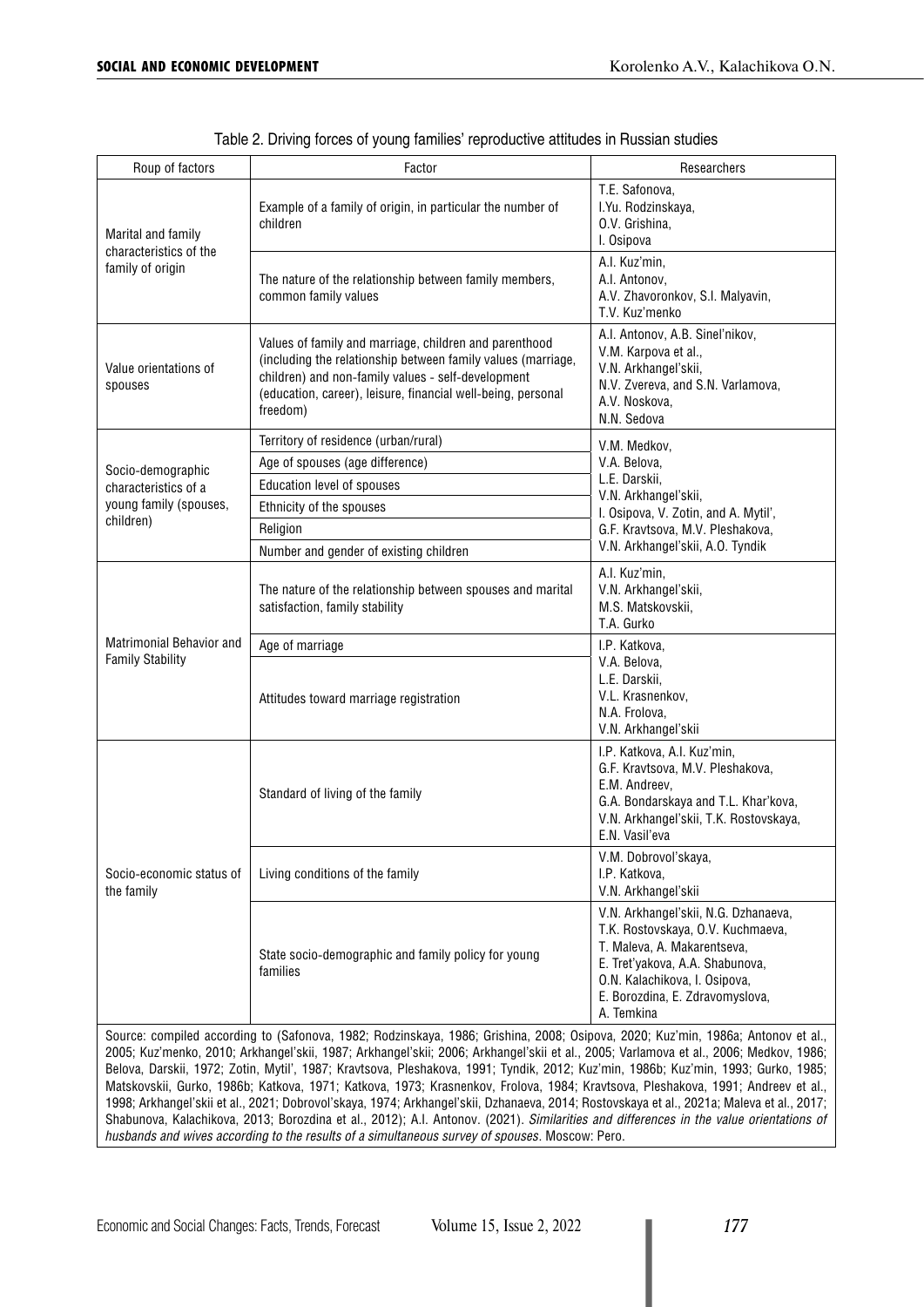One driving force in the reproductive attitudes of the Russian population that requires consideration is the Covid-19 pandemic. Despite the novelty of this issue and its incomplete study, the available Russian studies confirm the negative impact of the COVID-19 pandemic on the reproductive plans of Russians, expressed, in particular, in postponing having children by the young population (under the age of 35), which threatens to reduce the final birth rate (Makarentseva, 2020). This also confirms N.E. Rusanova's opinion that socio-economic uncertainty during the pandemic forces couples to postpone any long-term investments, of which children are a prime example, and thus further to reduce fertility (Rusanova, 2020).

### **Methodological aspects of the study**

Studies of the population reproductive attitudes are carried out by quantitative and qualitative sociological methods. Quantitative surveys are used, for example, in the framework of population censuses (Microcensus 20159 ) and sample surveys of the Federal State Statistics Service (for example, sample surveys of reproductive plans in 2012<sup>10</sup> and  $2017<sup>11</sup>$ ). The family and fertility sample surveys in 200912, one-time and multi-year (monitoring) sociological surveys of the population (for example, "Parents and children, men and women in family and society" of HSE University<sup>13</sup>). There are also a number of qualitative methods for studying reproductive attitudes and their factors, such as

focus group studies (Gudkova, 2019) and in-depth interviews (Shabunova, Kalachikova, 2008; Ipatova, Tyndik, 2015; Zhuk, 2016).

According to the results of the first wave of the all-Russian sociological survey "Demographic wellbeing of Russian regions", conducted by mass questionnaire survey in late 2019 – early 2020 (the total sample size was 5,616 people), we studied the reproductive attitudes of the population, including its different socio-demographic groups. (Rostovskaya et al., 2021d).

The article presents the results of the second stage of the all-Russian sociological survey "Demographic well-being of Russian regions" conducted in 2021 in the framework of the project no. 20-18-00256 "Demographic behavior of the population in the context of national security of Russia" with the support of the Russian Science Foundation.

*Research method –* in-depth personal interview (method of selection of informants – purposive, method of "snowball"). *The sample design (purposive method of selection)* was carried out by recruiting informants through social networks (both personal social relations and Internet communities in social media) (Rostovskaya et al., 2021b). We sampled young families in which both spouses are under the age of 35, married, and are planning to have children. We interviewed 17 informants in the republics of Bashkortostan and Tatarstan, the Volgograd, Vologda, Ivanovo, Moscow, Sverdlovsk, and Nizhny Novgorod oblasts, and Stavropol Krai.

All informants were from wealthy families, regardless of their social and professional background (the level of wealth of the informants was median for the region). We conducted the analysis using the research questions reflected in the guides for this group of informants with a parallel search for possible regional differences.

### **Main results and their discussion**

According to the data of the first wave of the all-Russian sociological survey "The demographic wellbeing of Russian regions", among married young

<sup>9</sup> Results of the 2015 Microcensus. *Federal State Statistics Service.* Available at: https://gks.ru/free\_doc/new\_site/ population/demo/micro-perepis/finish/micro-perepis.html 10 Sample survey of the population reproductive plans in

<sup>2012.</sup> *Federal State Statistics Service*. Available at: https://www. gks.ru/free\_doc/new\_site/RPN/Publisher/index.html

<sup>&</sup>lt;sup>11</sup> Sample survey of the population reproductive plans in 2017. *Federal State Statistics Service*. Available at: https:// www.gks.ru/free\_doc/new\_site/RPN17/index.html <sup>12</sup> Family and fertility. Main results of the sample survey.

<sup>2009. (2010).</sup> Moscow: IITs "Statistika Rossii".

<sup>&</sup>lt;sup>13</sup> Parents and children, men and women in family and society. *National Research University Higher School of Economics.* Available at: https://www.hse.ru/org/hse/4432173/ mathbase/databases/db\_11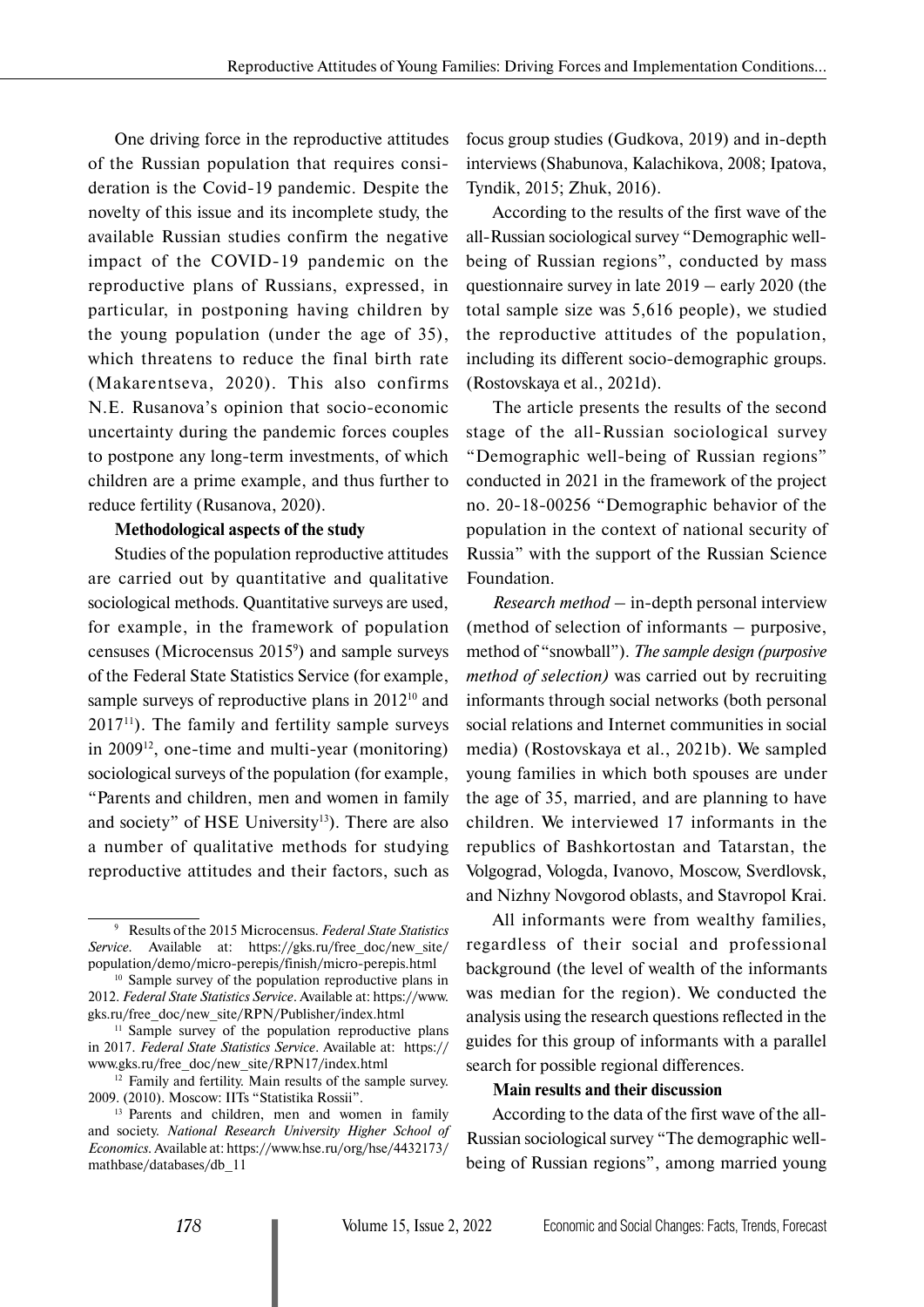

Distribution of answers of young married respondents (17–29 years old) about the desired and expected number of children, %

Source: Data from the all-Russian sociological survey "Demographic well-being of Russia", 2020 (N = 351).

respondents (17–29 years old) both in terms of the desired (i.e. if all the necessary conditions are available) and the expected (actually planned) number of children, the attitude to have two children prevails *(Figure)*. However, while every third family respondent aged 17–29 years old expressed a desire to have three or more children (34%), only 23% of representatives of this category actually plan to have many children, which indicates serious barriers to fulfilling of the need for having many children. While the proportion of those who plan to have few children is 9 percentage points higher than in the case of those who want to have 1–2 children even if they have the necessary conditions (63% vs 54%).

According to the data of in-depth interviews, two types of reproductive attitudes (plans) are found among young family respondents: those who want few children (having 1–2 children) and many children (having 3 or more children).

Some of the informants who plan to have few of children  $(1-2$  children) admit that, given all the necessary conditions (desired number of children), they would like to have more children in the family, which indicates the initial need for having many children.

– "We are planning to have two or more children if opportunities allow and if there are no adverse health indications. But I think not one. Because then maybe the child will grow up to be selfish..." (*male, 22 years old, married, no children (about to have a baby), 2 children in the family of origin, university student, the Ivanovo Oblast*);

– "The ideal number of children for us is two. If we had everything we needed, we would like to have three children" *(female, 22 years old, married, no children, 4 children in the family of origin, university student, the Moscow Oblast)*;

– "Well, I would like to have two. We are open to have children, but we'll see whether there will be opportunities for this. Three children, yes, we would like to" *(note – "if we made more money and had a two-bedroom apartment") (male, 32 years old, married, no children, 2 children in the family of origin, unfinished higher education, Republic of Tatarstan)*.

Another part of the informants with attitudes to having few children *are not ready to change their plans, even provided all the necessary conditions for having more children:*

– "If we had everything we needed, we would want to have at least two children. To give our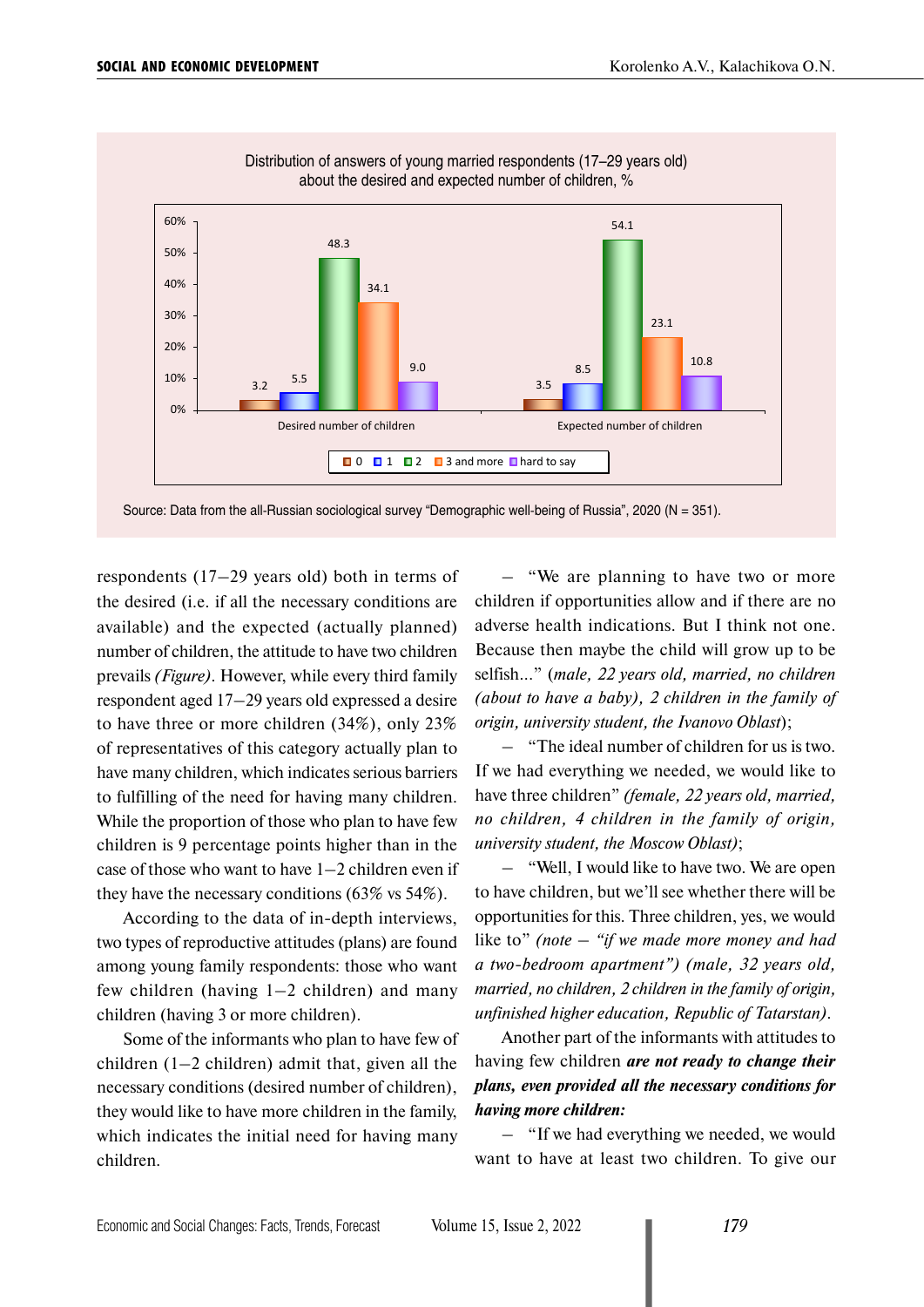children everything, we still need financial wherewithal, so in order not to limit the children in anything, two children would be an ideal solution" *(female, 30 years old, married, no children, the only child in the family of origin, higher education, the Vologda Oblast)*;

– "Well, I think at least have one baby first and see how you feel... I mean, whether you are comfortable with one child. And again, if health allows having more children, why not? And the image of the perfect family is like that TV advertising with a happy family  $-$  a boy, a girl and that's it" *(female, 26 years old, married, no children, the only child in the family of origin, higher education, the Nizhny Novgorod Oblast)*.

Analysis results of in-depth interviews revealed the correlation of reproductive attitudes of young families with the following factors: the example of the family of origin, including the number of children, matrimonial behavior of spouses and their attitude toward marriage, combining career and parenthood, measures of state socio-demographic policy, housing and financial conditions, and the COVID-19 pandemic. Let us dwell on each of them in more detail.

# **Matrimonial behavior and attitudes toward marriage**

It is noteworthy that those informants who initially (since childhood) dreamed of marriage and family more often have reproductive attitudes toward having many children and do not postpone it:

– "Well, I dreamed, like all little girls, that I will have a good family...  $\langle ... \rangle$  we want about two or three children, but wait and see" *(female, 21 years old, married, no children, 3 children in the family of origin (half-brother and -sister), university student, Republic of Bashkortostan)*;

– "Yes, since childhood I have dreamed of getting married in a beautiful white dress... <...> As for children, I plan to have two or three, depending on the work, earnings, and financial situation... I love children very much. I want a lot of children

and I hope it will come true" *(female, 21 years old, married, no children, 2 children in the family of origin, university student, the Ivanovo Oblast)*;

– "I dreamed of marriage... We wanted and still want to have two or three children" *(male, 22 years old, married, no children, 2 children in the family of origin, higher education, the Moscow Oblast)*.

However, according to the answers of other respondents, child-centrism can be traced. Thus, the initial attitudes toward having a family and many children are not necessarily combined with attitudes toward marriage:

– "...I haven't dreamed of marriage in and of itself. I didn't have such a goal to get married as soon as possible... I've had a very reverential attitude toward children since I was a kid. I've always been very fond of children, nursing nephews, brothers, sisters, whoever I could. Always wanted a big family. My husband and I are planning at least three children" *(female, 22 years old, married, 1 child, 2 children in the family of origin, higher education, Stavropol Krai)*;

– "In fact, I did not have such a thing that from an early age I dreamed of a white dress, of a prince on a white horse. No, there was no such thing… Of course, I really want to have children. You never know, but I would like to have three children. I believe that every woman should become a mother, to continue her family line. I have a very positive attitude toward it, and I think it's everyone's duty" *(female, 24 years old, married, no children, 2 children in the family of origin, higher education, the Volgograd Oblast)*.

# **Example of a family of origin**

Of great importance in the formation of marriage and family and reproductive attitudes in young spouses are *relationships in the family of origin and a positive image of the parents' marriage, as well as close relatives (grandparents).* Even divorced parents could set an example of a happy family and instill family values in their children: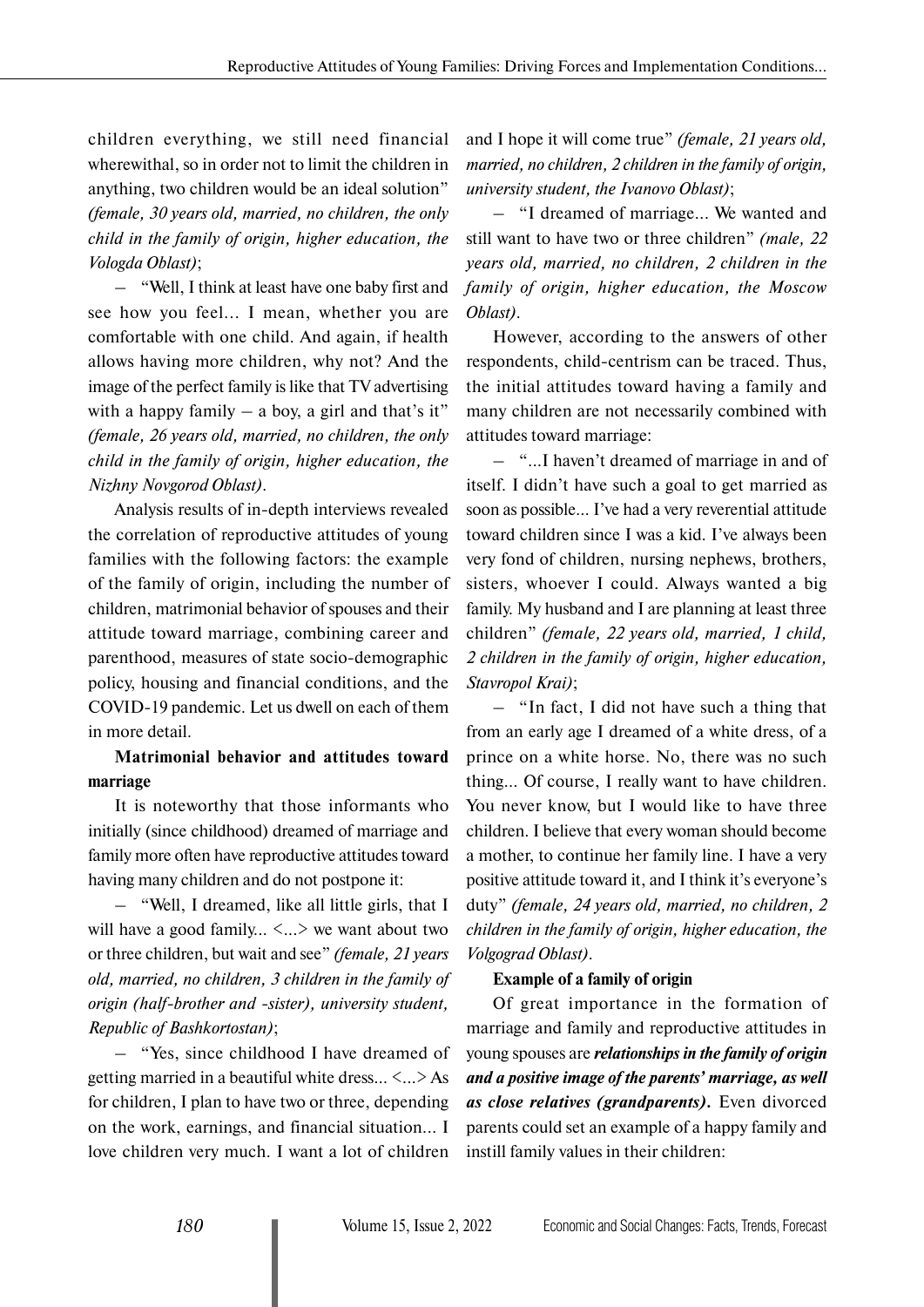– "My parents are divorced. They didn't get on...  $\langle ... \rangle$  They understood happiness as love, family values, family well-being... <...> They took good care of us. Spent time with us, watched movies together, went for walks in nature, went to sea" *(female, 21 years old, married, no children, 2 children in the family of origin, university student, the Ivanovo Oblast)*.

When building their own family, including when planning to have children, respondents are guided by *a positive model of marital and family behavior of parents and close relatives:*

– "We are used to living in a friendly environment with a large number of people. And we wanted a big family, too. And from about the age of 16 we planned that we wanted six children. My grandfather was the first child in a family of nine children. My wife's grandmother also came from a family with 9 children, but not all of them lived to adulthood. In my grandfather's family, everyone lived to adulthood" *(male, 20 years old, married, no children, 2 children in the family of origin, university student, Republic of Bashkortostan)*;

– "I dreamed of marriage. More along the cliché lines of my parents' family. That's probably how it turned out. We are happy and focused on having children. I hope the marriage will be strong and prosperous" *(male, 22 years old, married, no children, 2 children in the family of origin, higher education, the Moscow Oblast)*;

– "I've always wanted a big family. My husband and I are planning at least three children... Naturally, like any other woman, I always dreamed of being a good mother to my children. For me, the example is my mother, who raised my brother and me. I take a lot from her, I remember how we grew up in the family, how our parents treated us, and I try to give my child the best of everything, not without my husband's help, of course" *(female, 22 years old, married, 1 child, 2 children in the family of origin, higher education, Stavropol Krai)*.

#### **Number of children in the family of origin**

As the data from in-depth interviews showed, the only children in the family more often have reproductive attitudes toward having few children (1–2 children) and are more oriented toward postponing it:

- "Yes, we discussed (note: how many children they want and when they will have them). Together we've decided that it was too soon. My spouse supports me in this opinion, we are unanimous on this point... <…> We would like to have one or at most two children, I think that is the optimal number" *(male, 23 years old, married, no children, the only child in the family of origin, higher education, the Vologda Oblast)*;

– "Yes, we discussed and agreed that first you need to establish your life, the quality of life more or less, and then think of having children. Well, first we'll give birth to one, and then we'll see. How can you, let's say, want two or three children, maybe you'll have one, and you won't like it... I'm 26 now, at 28 I'll probably think of it. If we don't solve the problem with the apartment and the repair by 30, we won't have time for anything, or something will go wrong, we'll probably have to... Well, in general, you have to take your health condition into account. Someone at 35 gives birth successfully, someone at 20 – not so easily" *(female, 26 years old, married, no children, the only child in the family of origin, higher education, the Nizhny Novgorod Oblast)*.

# **Conditions for the realization of reproductive attitudes**

The main conditions necessary for having children in the answers of almost all young family respondents, especially men, are *financial well-being and availability of housing:*

– "I'd like to earn enough; I'm making my plans on how to achieve that. To have enough of everything. To improve my financial situation, so that I could afford to buy myself a stroller, for example, which costs 25,000 rubles" *(male, 20 years old, married, no children, 2 children in the family of origin, university student, Republic of Bashkortostan)*;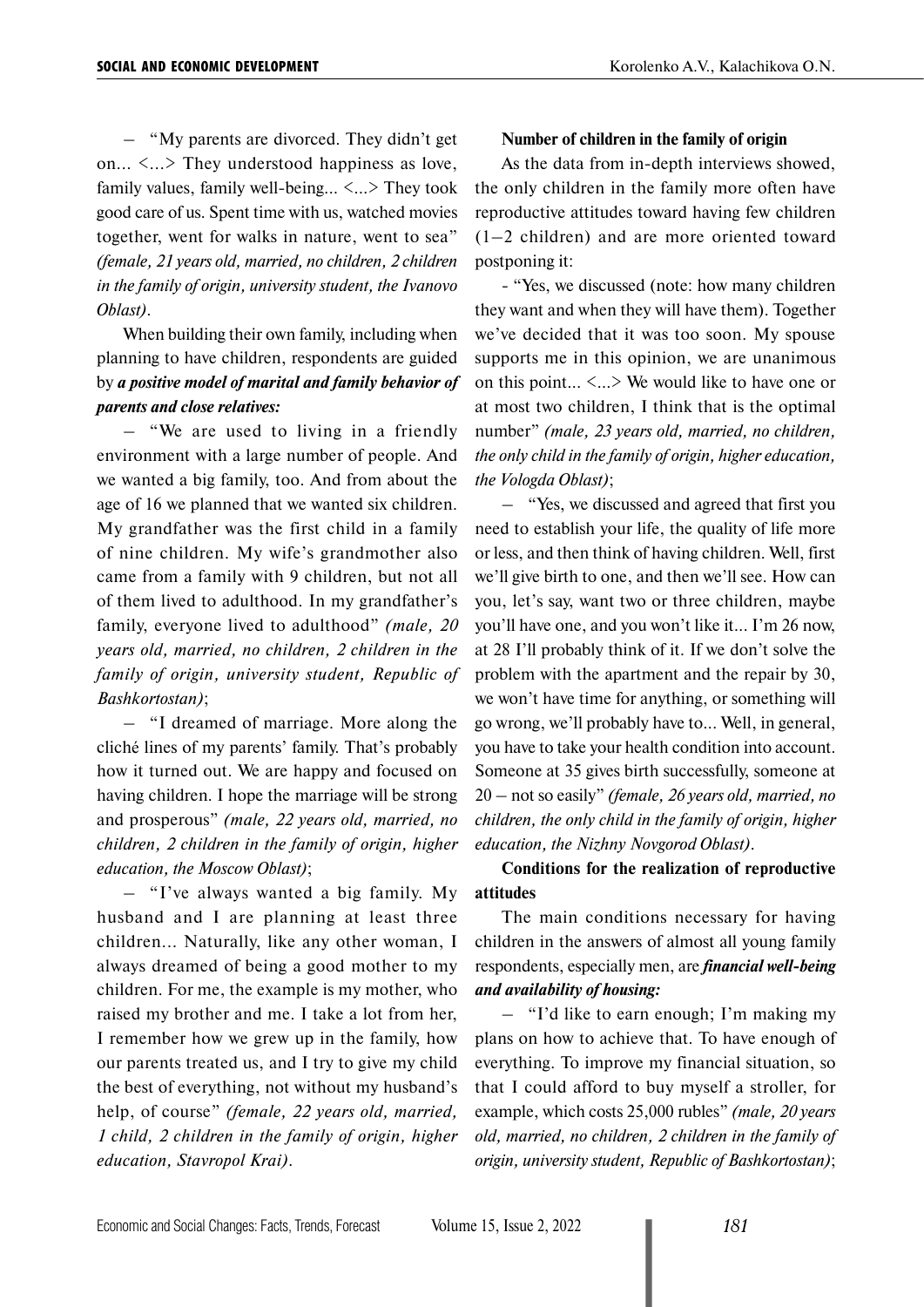- "The main condition is financial prosperity, to be able to provide the child with everything they need, medical care, education, development, recreation, since most of these services are now chargeable. Of course, it is also important to have a place of your own, so you don't have to move to a rented apartment with your child..." *(male, 23 years old, married, no children, the only child in the family of origin, higher education, the Vologda Oblast)*;

– "The first condition is own housing, as well as the financial situation" *(female, 21 years old, married, no children, 2 children in the family of origin, university student, the Ivanovo Oblast)*;

– "It all comes down to one thing – I would like to make a decent living. To have a nice house, a good car, opportunity to give a good education. It all comes down to one thing: finances" *(male, 22 years old, married, no children (about to have a baby), 2 children in the family of origin, university student, the Ivanovo Oblast)*.

At the same time in the answers of some representatives of young families the *housing factor was recognized as a key factor in making the decision to have a child:*

– "Right now, we're living in a rented apartment, so to speak. We don't have our own, the plan is to buy our own place first, to give the child their own roof over head" *(male, 32 years old, married, no children, 2 children in the family of origin, unfinished higher education, Republic of Tatarstan)*.

In addition, in some cases, the main condition for having a child is *the certainty of the family's place of residence.* The main limiting factor here is the spouse's occupation, which is associated with frequent changes of residence (or the itinerant nature of work, or a member of the armed forces):

– "Yes, we are planning children, we want to, but due to my spouse's work and the fact that Vologda is not our final destination, we don't know how it will turn out yet... <…> We would like to finally decide on the place of residence, since the birth of children is a certain attachment to

kindergarten, school, arrangement of the house for the children, we would like to finally decide where and when we will stay" *(female, 30 years old, married, no children, the only child in the family of origin, higher education, the Vologda Oblast)*.

Among other things, young spouses named intra-family factors as conditions for the birth of children. These include the state of health, psychological readiness to have children, the parents' moral character (responsibility, absence of deviations), and the nature of spouses' relationship (mutual understanding):

– "Besides that, I guess, a woman should be in good health, to carry a child, and psychological maturity is important, while I still feel that I'm not ready to have children" *(female, 21 years old, married, no children, 3 children in the family of origin (half-brother and -sister), university student, Republic of Bashkortostan)*;

– "…the moral adequacy of the parents. An understanding of responsibility both for each child and for the family as a whole. The absence of any factors that exclude social irresponsibility in order to reproduce offspring, i.e. alcoholism, drugs, gambling and other addictions" *(male, 25 years old, married, no children, 2 children in the family of origin, higher education, the Nizhny Novgorod Oblast)*.

External factors such as the availability of medical facilities, good environmental conditions, assistance from parents (not only financial), and crisis phenomena in the country are also significant conditions for young families to have children:

– "I would like to have housing near the forest, so that there would be clean air, and to have medical facilities nearby... Of course, we still need the help of parents. We don't have any experience, and parents can share theirs" *(female, 21 years old, married, no children, 2 children in the family of origin, university student, the Ivanovo Oblast)*;

– "...but perhaps such collapses of humanity, society, and particularly Russia in the future  $-$  yes, they can (note: affect the decision to have a child)" *(male, 23 years old, married, no children, 2 children*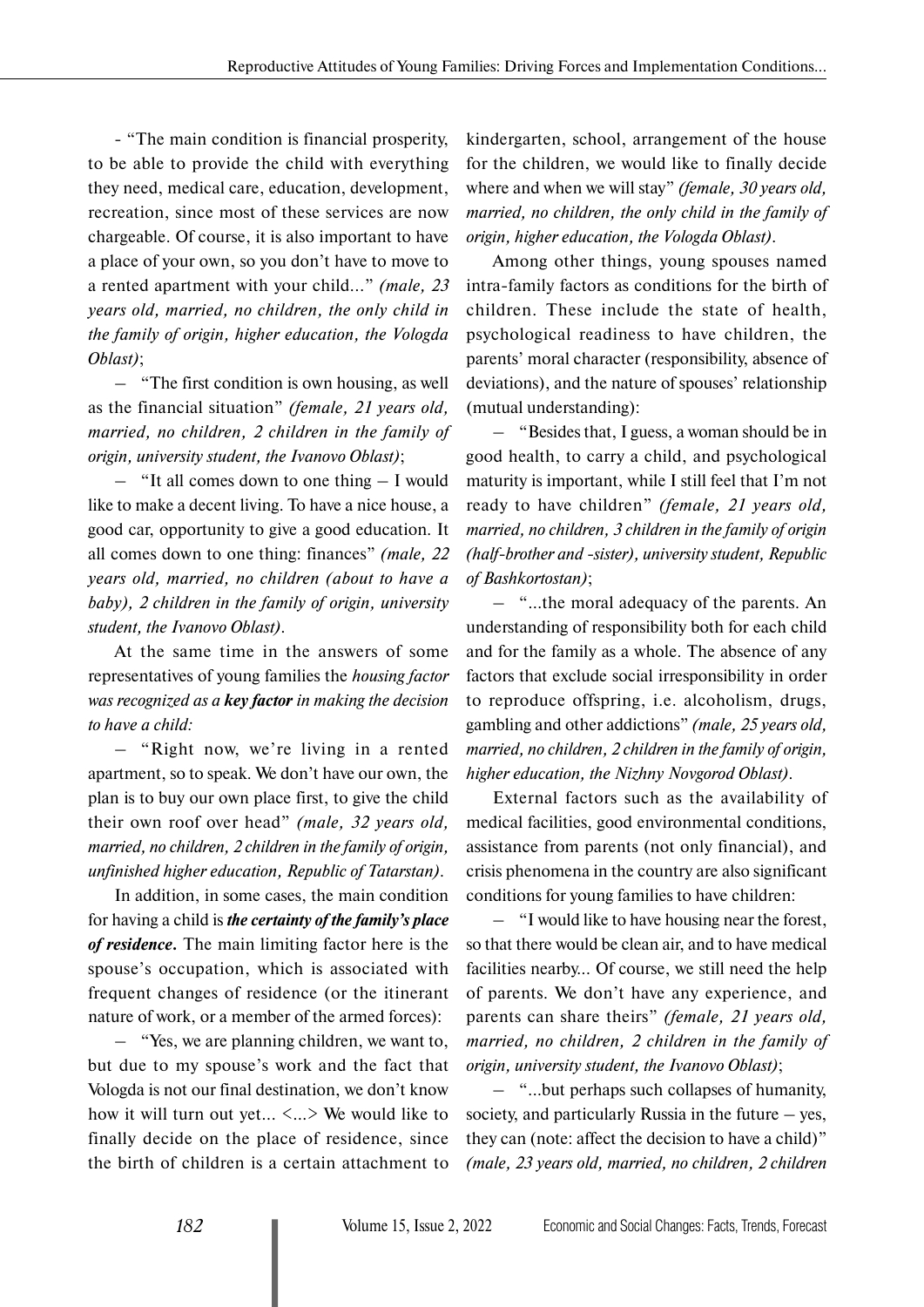*in the family of origin (half-brother), university student, the Sverdlovsk Oblast)*.

In addition, some informants noted *the impact of the COVID-19 pandemic on their reproductive attitudes* and expressed their willingness to reconsider their plans to have children because of the worsening situation or have already postponed pregnancy because of health risks to the child, fear of getting infected, and the suspension of elective care during lockdown and self-isolation:

– "The pandemic has affected us only in the sense that there are risks of getting infected. And we don't know how the virus will affect the child, so we're still waiting for all this to be over, at which point we'll move" *(female, 30 years old, married, no children, the only child in the family of origin, higher education, the Vologda Oblast)*;

– "Not for now, although we don't know what will happen next (note: about the impact of the pandemic). I think it won't affect us. But if this situation continues, we'll have to postpone it, because it's scary" *(female, 21 years old, married, no children, 2 children in the family of origin, university student, the Ivanovo Oblast)*.

#### **State socio-demographic policy**

In relation to the measures of state sociodemographic policy, informants had different opinions, which can be divided into three groups. *The first group* is young families who do not count on government assistance, relying only on the self:

– "We still try to be on our own, because the laws change very often. Now the maternity capital is paid even for the first child, and it is possible that when we have a baby it will no longer be paid, that is, we are ready for this, we are not going to give birth sooner, just to get the maternity capital. We're trying to rely more on ourselves, though" *(female, 21 years old, married, no children, 3 children in the family of origin (half-brother and -sister), university student, Republic of Bashkortostan)*;

– "I don't think you should count on government help. Of course, it would be good if there were help and support from the authorities,

but we have to rely primarily on ourselves, which is why we are in no hurry to have a child" *(male, 23 years old, married, no children, the only child in the family of origin, higher education, the Vologda Oblast)*.

*The second group* is young families who rely on state assistance, but its measures do not influence their decision to have children, being only a "bonus":

– "In my opinion, parents should have children for themselves. Accordingly, it does not matter what state support measures will be offered to you if you want to have a child, if you are willing to support him or her. Yes, it's certainly not a bad bonus when having children, because finances are required anyway, but that's not the most important thing" *(female, 30 years old, married, no children, the only child in the family of origin, higher education, the Vologda Oblast)*;

– "I'm counting on maternity capital. No, they do not affect *(note: about whether state/regional support measures will affect the decision to have children)" (female, 24 years old, married, no children, 2 children in the family of origin, higher education, the Sverdlovsk Oblast)*.

*The third group* is young families who count on state assistance and recognize the influence of measures on their decision to have children:

– "Well, I know about some of the allowances and benefits from the state and when I get close to having a child, I'll go deep into that and count on it. Yes, I think any movements and help from the state on this issue helps to encourage to have a child" *(male, 23 years old, married, no children, 2 children in the family of origin (half-brother), university student, Sverdlovsk Oblast)*;

– "Yes, if there were any benefits for young families, young parents – we would not refuse. I think they will have an impact; it will be easier financially. I think that if there is support from the state, it will be possible to have more children" *(female, 21 years old, married, no children, 2 children in the family of origin, university student, the Ivanovo Oblast.)*.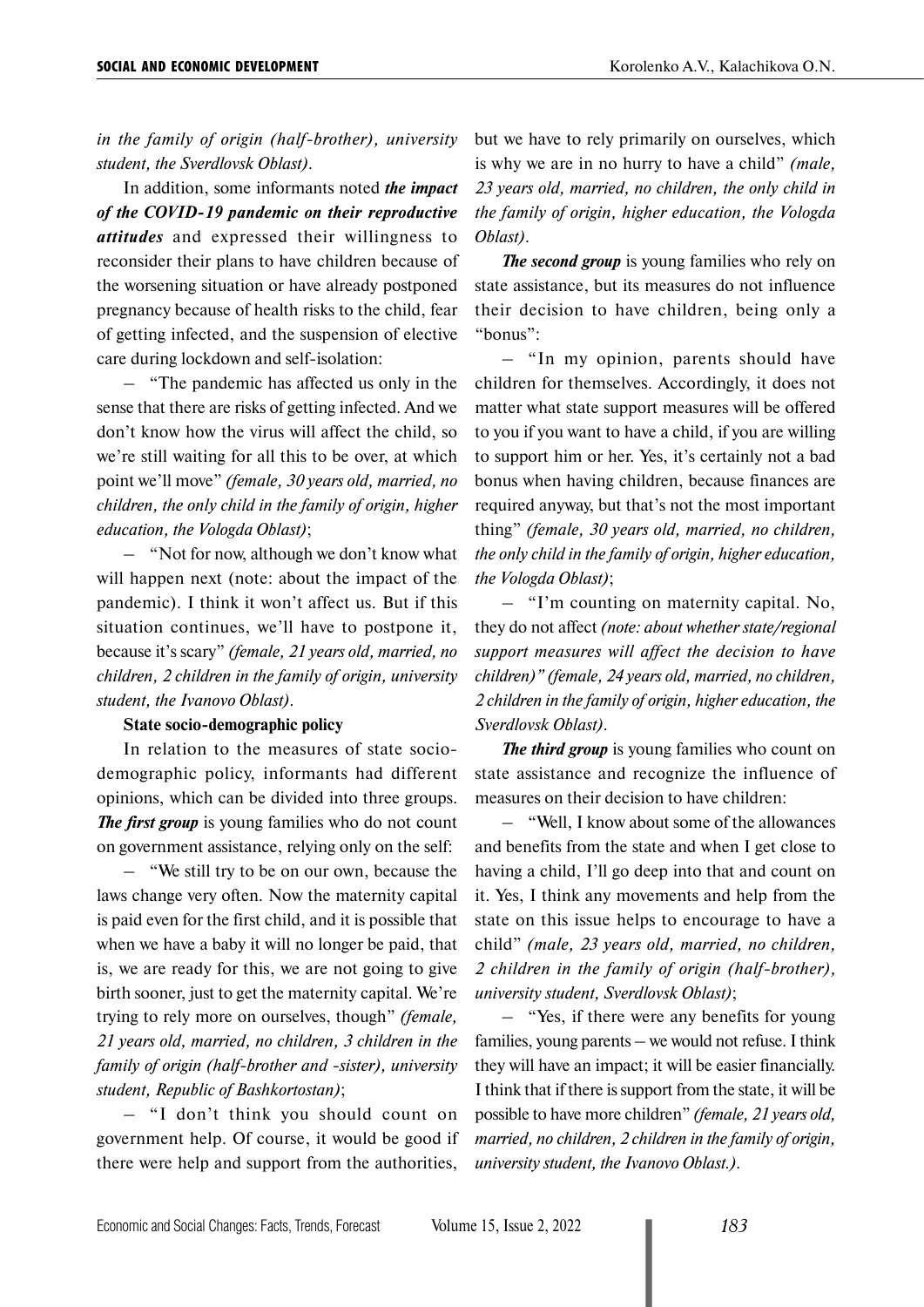# *The most well-known measure of state support among young family respondents is maternity capital*

– almost all respondents are informed about it (including the terms of its provision). The main uses of maternity capital, according to informants, are to *improve living conditions*, in particular, to make a down payment on a mortgage, as well as *the education of children*:

– "Maternity capital is in any case an investment in the future of children, part of the repayment of mortgages or the education of children" *(female, 30 years old, married, no children, the only child in the family of origin, higher education, the Vologda Oblast)*.

**Attitude toward balancing career and parenthood**

Young families have *two attitudes* toward *balancing a career and parenthood*. *Some believe that children are not a hindrance to a career:*

– "Well, like, I want to build a career. Probably get some other education, maybe open some business, or kind of stay in the military... A child is not a hindrance to a career if there is someone to help, say, for instance parents, grandparents. Maybe for a while career can be interrupted, but during pregnancy, you can develop yourself, well, in general, pregnancy, children are not an obstacle" *(female, 22 years old, married, no children, 2 children in the family of origin, university student + is working, Stavropol Krai)*.

Other informants, on the other hand, *recognize the influence of having children on career development:* "Yes, it just pulls away (note: career development) ... affects, appropriately, only in terms of the time factor. One child pulls back your career opportunities by two years. I mean ... if a man babysits, it affects a man's career, if a woman, it affects a woman's career" *(male, 25 years old, married, no children, 2 children in the family of origin, higher education, the Nizhny Novgorod Oblast)*. At the same time, some informants *have high hopes for family (parents) to help them raise their children* during their careers: "I plan to work and develop as a specialist, to conquer new markets,

new heights in my field and earn even more, these are my professional plans. Of course, I count on my parents, that is, my mother and mother-in-law, on their help in caring for and raising the child, and I hope to make time for it myself" *(male, 23 years old, married, no children, 2 children in the family of origin (half-brother), university student, Sverdlovsk Oblast)*.

## **Discussion**

The results of the study largely agree with those obtained earlier. For example, a survey of unmarried young people in the Nizhny Novgorod Oblast shows a connection between marital and reproductive attitudes. Its results show that those who hold the view that it is advisable to postpone marriage registration for a year or two have a lower number of children, both desired and expected. Women who believe that marriage registration should precede the beginning of marital relations had a significantly higher average expected number of children (Arkhangel'skii, 2006). Other studies prove the weakening role of officially registered marriage in the birth of children (Mitrofanova, 2011).

A.I. Kuz'min (Kuz'min, 1986a), A.I. Antonov, A.V. Zhavoronkov and S.I. Malyavin (Antonov et al., 2005), T.V. Kuz'menko (Kuz'menko, 2010) make conclusions about the positive influence on reproductive attitudes of good relationships in the family of origin and instilling family values. Many Russian studies also show that respondents have relatively higher reproductive orientations when there are more children in the family of origin (Safonova, 1982; Rodzinskaya, 1986; Grishina, 2008; Osipova, 2020). At the same time, the results of a survey in the Nizhny Novgorod Oblast showed that even given all the necessary conditions, on average people would like to have fewer children than their parents intend to have and actually have (Arkhangel'skii, 2006).

V.N. Arkhangel'skii analyzing the data of the first wave of the All-Russian monitoring "Demographic well-being of Russian regions" points out the ambiguity of the connection between the number of children in the family of origin and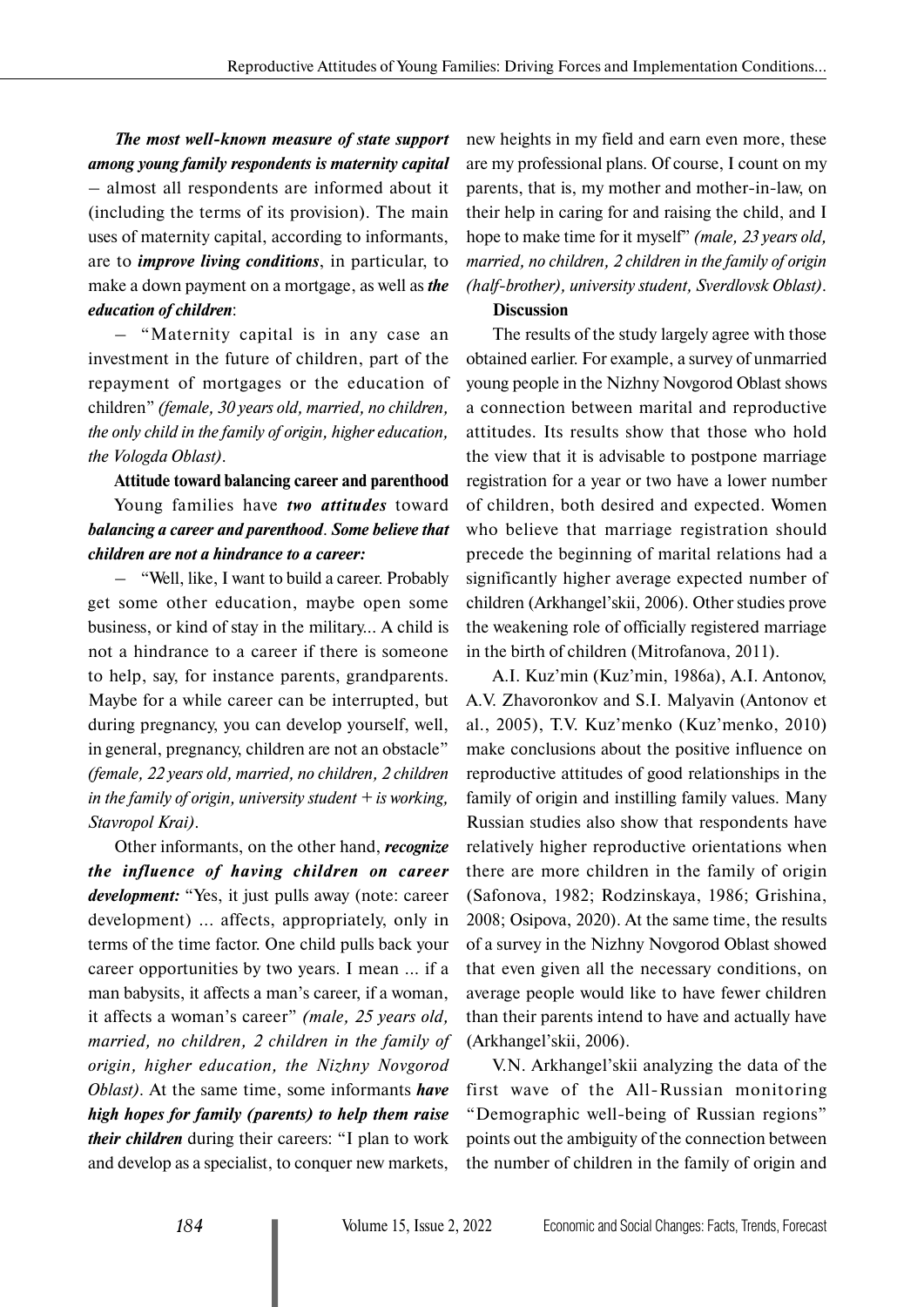the reproductive orientations of young people: respondents whose family of origin had two, three or four children had no significant differences in either the desired or the expected number of children (Rostovskaya et al., 2021a).

 The results of in-depth interviews with representatives of young families correlate with the data of the first wave of the all-Russian sociological survey "Demographic well-being of Russian Regions" and the importance of demographic policy measures, namely in terms of solving the housing problem: 60% of married respondents aged 17–29 years rated assistance in obtaining housing most highly. The importance of maternity capital for improving the housing conditions of young families has been confirmed in a number of Russian studies (Borozdina et al., 2012; Osipova, 2020).

However, housing conditions and living standards primarily influence the decision on having children, and it is this that differentiates the expected number of children. For example, according to the surveys in Moscow and the Samara Oblast, a direct link between the assessment of living standards and living conditions and the expected number of children is primarily applicable to those who would like to have three or more children under the most favorable conditions (Arkhangel'skii, 2006).

The underestimation of the population policy role may be related to the perception that people make decisions in their lives regardless of any external circumstances (Arkhangel'skii, Dzhanaeva, 2014). When deciding whether or not to have a child, people are guided by personal motives (Osipova, 2020).

Young people showed a greater response to pandemic risks. As Makarentseva's research shows, the proportion of young respondents who prefer to postpone childbearing for financial reasons increased more strongly during the pandemic (spring 2020) than among respondents over 35 years old: 15% (from 46 to 61%) among 20- to 34-yearolds versus 5% (from 43 to 48%) among 35- to 44-year-olds (Makarentseva, 2020).

As for balancing a career and parenthood, it is achieved by having few children and with the support of relatives, as well as the ability to hire a nanny (Zhuk, 2016).

### **Conclusion**

Thus, according to the results of in-depth interviews, the majority of young families are oriented toward the traditional full family and having children. In many respects their reproductive attitudes depend on the role model of parents' and close relatives' families, in particular on the nature of their relationship, and on instilling family values in their children.

There are two behavioral patterns among representatives of young families with regard to the role of the officially registered marriage in having children. For some, marriage continues to be an important condition for creating a family and having children (the traditional "marriage – family – children" sequence), while for others the role of marriage itself is less important against the background of a desire to have a "big family and many children". As a rule, this is a female model of child-centrism, which, however, does not deny the importance of the husband as the father of the children.

The results of the interviews confirmed the fact that financial well-being, mainly own housing, plays an important role in the realization of the reproductive intentions of young families. It is noteworthy that three positions are observed among young family informants regarding state sociodemographic policy measures and their impact on having children: the first group – not counting on state support and not recognizing its influence on having children, the second group – counting on state support but not recognizing its influence on the realization of reproductive intentions, the third group – counting on state support and recognizing its influence on childbearing. The first position turned out to be the most common, which indicates, on the one hand, the socio-economic self-sufficiency of modern young families, on the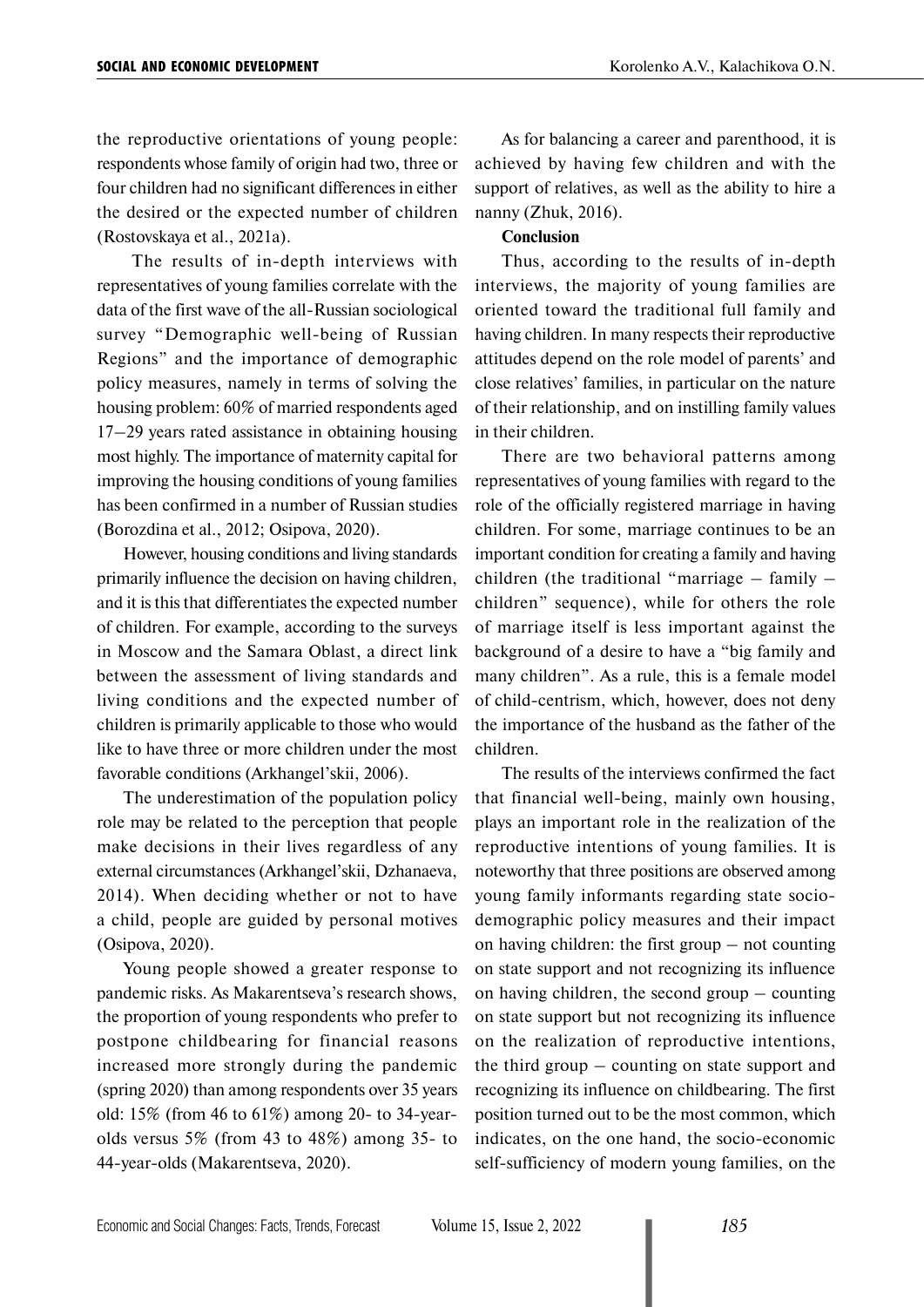other hand, the need to find new tools to stimulate reproductive attitudes in this population category, in particular increasing the need for children. Nevertheless, almost all informants recognize the significant role of maternity capital in solving the housing problem, which indicates its importance and popularity among young families.

Young family respondents generally do not see a problem in combining career and parenthood, but in fact the problem exists and is mediated through the popularity of the opinion that one should first "get on the feet" professionally and only then have children. In addition, there are great hopes for the help of the older generations.

As for the COVID-19 pandemic, it did not have a significant reproductive impact on many young

families, namely it did not change their plans for having children. However, some of the informants among young couples postponed having a child "until better days". This in itself is a factor contributing to the decline in the birth rate and requires serious scientific reflection.

All the above mentioned indicates that the "young family" category is rather heterogeneous both in the nature of reproductive attitudes and in the factors determining them: the influence of the family of origin, matrimonial behavior and attitude to marriage, attitude to measures of state sociodemographic policy, as well as the influence of the COVID-19 pandemic, which should be taken into account in the state socio-demographic, youth and family policy.

# **References**

- Andreev E.M., Bondarskaya G.A. (2000). Can we use data on the expected number of children in population projections? *Voprosy statistiki,* 11, 56–62 (in Russian).
- Andreev E.M., Bondarskaya G.A., Khar'kova T. (1998). Falling birthrate in Russia: Hypotheses and facts. *Voprosy statistiki,* 10, 82–93 (in Russian).
- Antonov A.I., Zhavoronkov A.V., Malyavin S.I. (2005). Reproductive orientations of a rural family: A study of the degree of father-mother coincidence in 20 regions of Russia. In: Elizarov V.V., Arkhangel'skii V.N. (Eds.). *Politika narodonaseleniya: nastoyashchee i budushchee. IV Valenteevskie chteniya: sb. Dokladov* [Population Policy: Present and Future. IV Valenteev Readings: Collection of Papers]. Moscow: MAKS Press (in Russian).
- Arkhangel'skii V.N. (1987). Attitudes toward having children in the value orientation system of the urban family. In: *Demograficheskie aspekty uskoreniya sotsial'no-ekonomicheskogo razvitiya* [Demographic Aspects of the Acceleration of Socio-Economic Development]. Kyiv: IE AN USSR (in Russian).
- Arkhangel'skii V.N. (2006). *Faktory rozhdaemosti* [Fertility Factors]. Moscow: TEIS.
- Arkhangel'skii V.N., Dzhanaeva N.G. (2014). Regional characteristic of fertility dynamics and demographic policy. *Uroven' zhizni naseleniya regionov Rossii=Living Standards of the Population in the Regions of Russia,* 1(191), 73–82 (in Russian).
- Arkhangel'skii V.N., Elizarov V.V., Zvereva N.V., Ivanova L.Yu. (2005). *Demograficheskoe povedenie i ego determinatsiya* [Demographic Behavior and Its Determination]. Moscow: TEIS.
- Arkhangel'skii V.N., Rostovskaya T.K., Vasil'eva E.N. (2021). Influence of the standard of living on the reproductive behavior of Russians: Gender aspect. *Zhenshchina v rossiiskom obshchestve=Woman in Russian Society,* 3–24. DOI: 10.21064/WinRS.2021.0.1 (in Russian).
- Belova V.A. (1975). *Chislo detei v sem'e* [Number of Children in the Family]. Moscow: Statistika.
- Belova V.A., Darskii L.E. (1972). *Statistika mnenii v izuchenii rozhdaemosti* [Opinion Statistics in the Study of Fertility]. Moscow: Statistika.
- Bongaarts J. (2001). Fertility and reproductive preferences in post-transitional societies. *Population and Development Review*, 27, 260–281.
- Borisov V.A. (1976). *Perspektivy rozhdaemosti* [Prospects for Fertility]. Moscow: Statistika.

Ajzen I., Fishbein M. (1980). *Understanding Attitudes and Predicting Behaviour*. Engelwood Cliffs, NJ: Prentice Hall.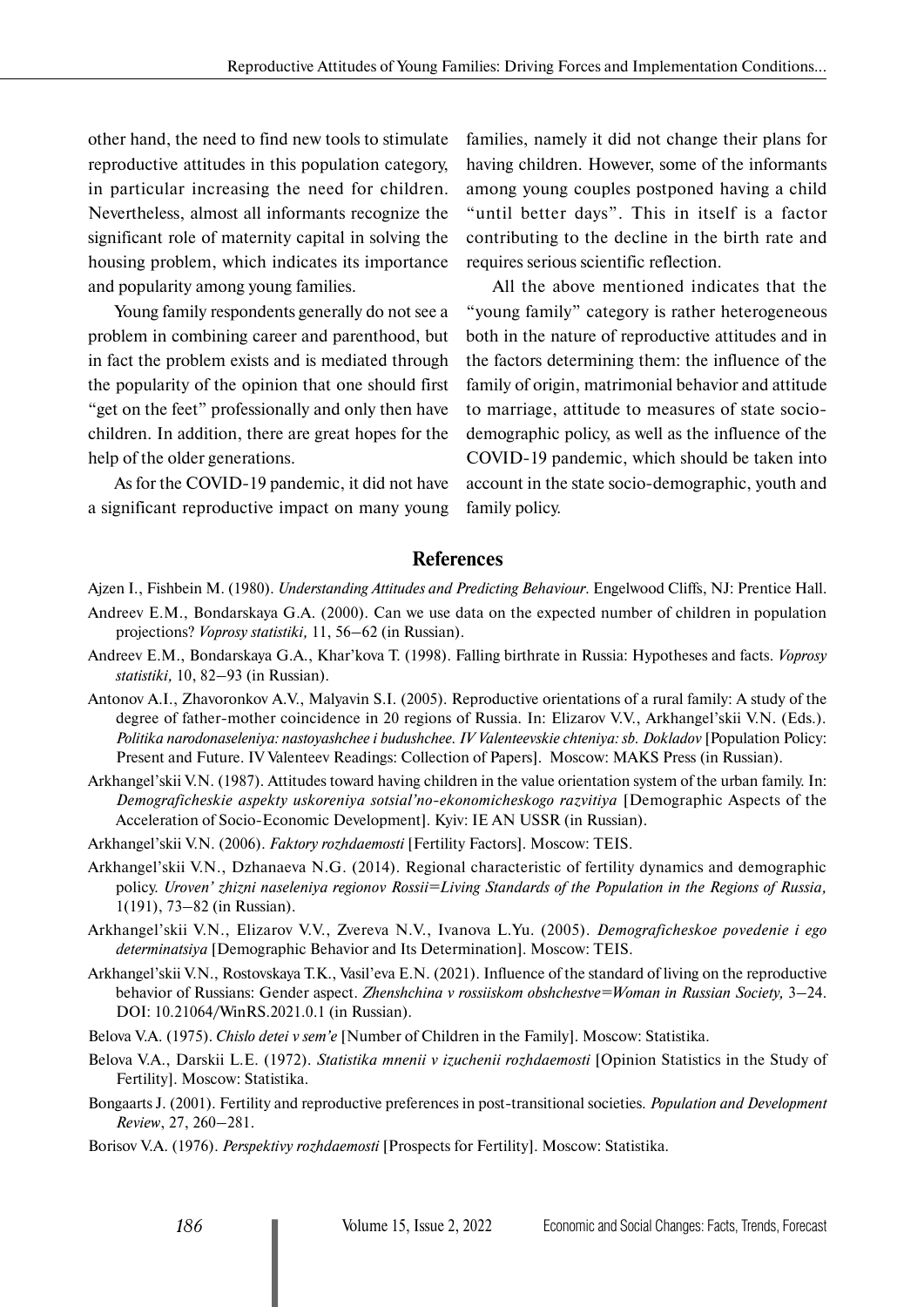- Borozdina E., Zdravomyslova E., Temkina A. (2012). Maternity capital: Social policies and strategies for families. *Demoskop Weekly=Demoscope Weekly,* 495–496. Available at: http://www.demoscope.ru/weekly/2012/0495/ analit03.php (in Russian).
- Chernova Zh.V. (2010). "Demographic reserve": A young family as an object of state policy. *Zhenshchina v rossiiskom obshchestve=Woman in Russian Society,* 2(55), 26–38 (in Russian).
- Coombs L.C. (1979). Reproductive goals and achieved fertility: A fifteen-year perspective. *Demography*, 16(4), 523– 534.
- Darskii L.E. (1972). *Statistika mnenii v izuchenii rozhdaemosti* [Opinion Statistics in the Study of Fertility]. Moscow: Statistika.
- Darskii L.E. (1979). Fertility and family reproduction. In: Volkova A.G. (Ed.). *Demograficheskoe razvitie sem'i* [Demographic Development of the Family]. Moscow: Statistika (in Russian).
- Dement'eva I.F. (1991). *Pervye gody braka: problemy stanovleniya molodoi sem'i* [The First Years of Marriage: The Challenges of Becoming a Young Family]. Moscow: Nauka.
- Denisov S.B. (2000). The problem of defining the concept of "young family" in the theory and practice of social work. *Vestnik Mordovskogo un-ta=Mordovia University Bulletin,* 3, 47–53 (in Russian).
- Dobrovol'skaya V.M. (1974). Housing conditions and demographic behavior. In: *Sem'ya i zhilaya yacheika: sb. nauch. trudov* [The Family and the Living Unit: Collection of Scientific Works]. Moscow (in Russian).
- Golod S.I. (1998). *Sem'ya i brak: istoriko-sotsiologicheskii analiz* [Family and Marriage: A Historical and Sociological Analysis]. Saint Petersburg: Petropolis.
- Grishina O.V. (2008). Reproductive behavior of parents and their children in Russia. *Vestnik Moskovskogo universiteta. Seriya 6. Ekonomika=Moscow University Economics Bulletin,* 6, 29–41 (in Russian).
- Gudkova T.B. (2019). Fertility intentions in Russia: Motivation and constraints. *Demograficheskoe obozrenie=Demographic Review,* 6(4), 83–103. DOI: 10.17323/demreview.v6i4.10428 (in Russian).
- Gurko T.A. (1985). Young family in a big city. In: *Molodozheny: sb. statei* [Newlyweds: Collection of Articles]. Moscow: Mysl' (in Russian).
- Heiland F., Prskawetz A., Sanderson W.C. (2008). Are individuals' desired family sizes stable? Evidence from West German panel data. *European Journal of Population*, 24(2), 129–156.
- Ipatova A.A., Tyndik A.O. (2015). Reproductive age: 30 years old in preferences and biographies. *Mir Rossii. Sotsiologiya. Etnologiya=Universe of Russia. Sociology. Ethnology,* 24(4), 123–148 (in Russian).
- Katkova I.P. (1971). *Rozhdaemost' v molodykh sem'yakh* [Fertility in Young Families]. Moscow: Meditsina.
- Katkova I.P. (1973). Some socio-hygienic features of birth control in young families. In: *Kompleksnoe izuchenie sostoyaniya zdorov'ya naseleniya Tambovskoi oblasti v svyazi s Vsesoyuznoi perepis'yu naseleniya 1970* [Comprehensive Study of the Population Health in the Tambov Oblast Related to the Soviet Census of 1970]. Tambov (in Russian).
- Kharchev A.G. (1979). *Brak i sem'ya v SSSR* [Marriage and Family in the USSR]. 2nd ed. revised and supplemented. Moscow: Mysl'.
- Krasnenkov V.L., Frolova N.A. (1984). Socio-hygienic aspects of birth control in young families living in rural areas. *Sem'ya i obshchestvo=Family and Society,* 24–25, Moscow.
- Kravtsova G.F., Pleshakova M.V. (1991). *Formirovanie sem'i v dal'nevostochnom gorode* [Family Formation in a Far Eastern City]. Khabarovsk: DVO AN SSSR.
- Kuz'menko T.V. (2010). Reproductive counsels of young married couple: impact of elder generation. *Vestnik Nizhegorodskogo universiteta im. N.I. Lobachevskogo. Seriya: Sotsial'nye nauki=Vestnik of Lobachevsky State University of Nizhni Novgorod. Series: Social Sciences*, 4(20), 60–67 (in Russian).
- Kuz'min A.I. (1986a). The influence of the relationship with parents on the demographic behavior of a young family. In: *Razvitie i stabilizatsiya molodoi sem'I* [Development and Stabilization of the Young Family]. Sverdlovsk (in Russian).
- Kuz'min A.I. (1986b). Regional features of fertility. In: *Osobennosti vosproizvodstva i migratsii naseleniya na Urale: sb. nauch. tr.* [Features of Reproduction and Migration in the Urals: Collection of Scientific Works]. Sverdlovsk: UNTs AN SSSR (in Russian).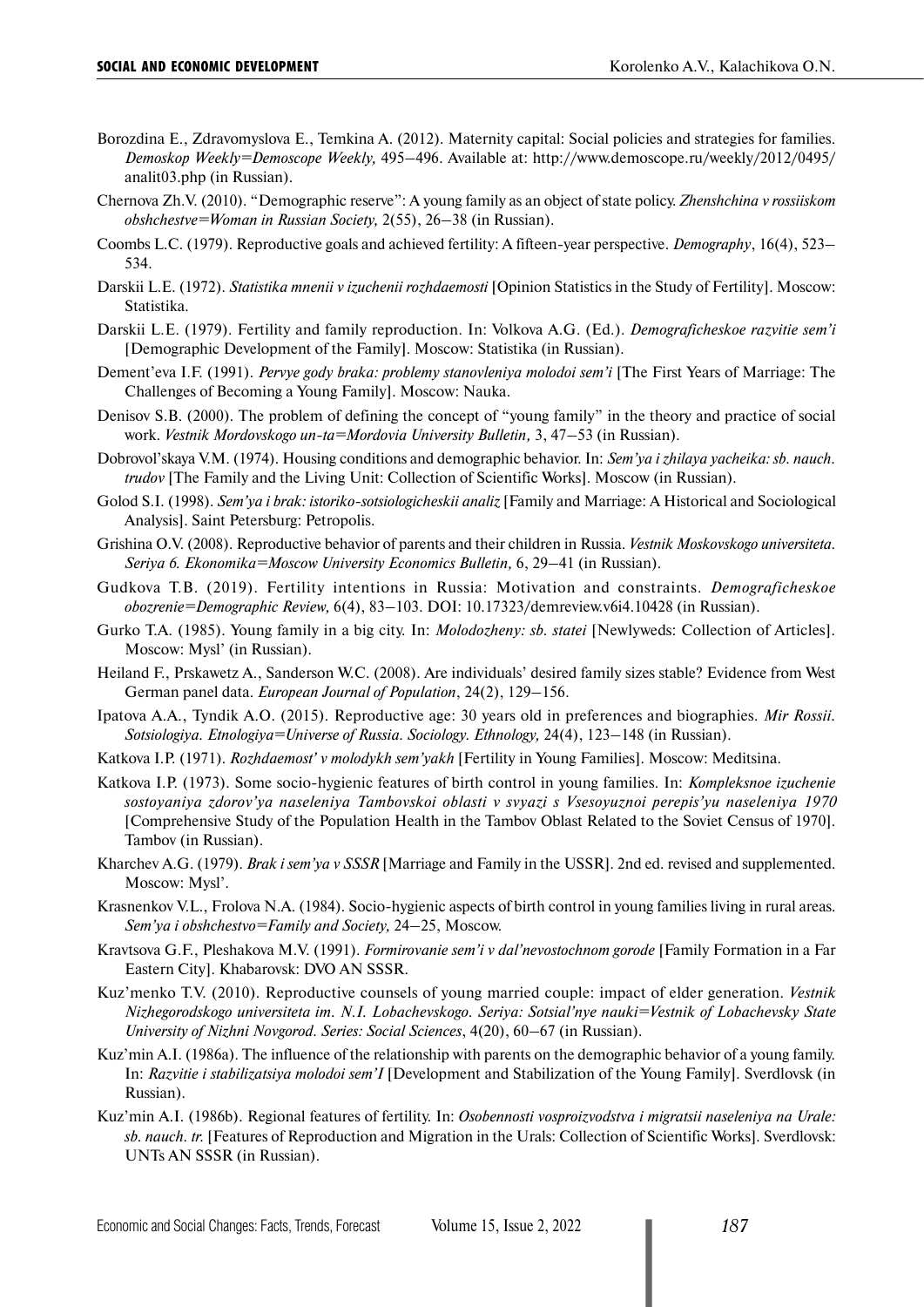- Kuz'min A.I. (1990). The role of the young family in the reproduction of the region's population. In: *Molodaya sem'ya i realizatsiya aktivnoi sotsial'noi politiki v regione: sb. nauch. tr.* [The Young Family and the Implementation of Active Social Policy in the Region: Collection of Scientific Works]. Sverdlovsk (in Russian).
- Kuz'min A.I. (1993). *Sem'ya na Urale: demogr. aspekty vybora zhizn. puti* [Family in the Urals: Demographic Aspects of Life Choice]. Yekaterinburg: Nauka: Ural. izd. firma.
- Makarentseva A.O. (2020). The impact of the epidemiological situation on the reproductive intentions of the population. *Monitoring ekonomicheskoi situatsii v Rossii. Tendentsii i vyzovy sotsial'no-ekonomicheskogo razvitiya= Monitoring of the economic situation in Russia. Trends and challenges of socio-economic development,* 17(119). Available at: https://www.iep.ru/upload/iblock/2f2/3.pdf (accessed: February 15, 2022).
- Maleva T., Makarentseva A., Tret'yakova E. (2017). Pronatalist demographic policy in the eyes of the population: Ten years later. *Ekonomicheskaya politika=Economic Policy,* 12(6), 124–147 (in Russian).
- Matskovskii M.S., Gurko T.A. (1986a). *Molodaya sem'ya v bol'shom gorode* [Young Family in a Big City]. Moscow: Znanie.
- Matskovskii M.S., Gurko T.A. (1986b). Successful functioning of a young family in a large city. In: Matskovskii M.S. (Ed.). *Programma sotsiologicheskikh issledovanii molodoi sem'i (programmy i metodiki issledovanii braka i sem'i)* [Program of Sociological Research on Young Families (Marriage and Family Research Programs and Methods)]. Moscow (in Russian).
- Medkov V.M. (1986). Socio-demographic characteristics of spouses and their attitudes toward having children. In: Rybakovskii L.L. et al. (Eds.). *Detnost' sem'i: vchera, segodnya, zavtra* [Children in the Family: Yesterday, Today, Tomorrow.]. Moscow: Mysl' (in Russian).
- Mitrofanova E.S. (2011). Marriages, partnerships and fertility of generations in Russia. *Demoskop Weekly=Demoscope Weekly,* 477–478. Available at: http://www.demoscope.ru/weekly/2011/0477/tema01.php (accessed: February 15, 2022; in Russian).
- Mokerov I.P., Kuz'min A.I. (1990). *Ekonomiko-demograficheskoe razvitie sem'I* [Economic and Demographic Development of the Family]. Moscow: Nauka.
- Morgan S.P. (2001). Should fertility intentions inform fertility forecasts. In: *Proceedings of U.S. Census Bureau Conference: The Direction of Fertility in the United States*. Washington, DC: U.S. Census Bureau.
- Morgan S.P., Rackin H. (2010). The correspondence between fertility intentions and behavior in the United States. *Population and Development Review*, 36(1), 91–118.
- Osipova I. (2020). Reproductive attitudes of Russians and how they regard government measures to support fertility. *Demograficheskoe obozrenie=Demographic Review,* 7(2), 97–120. DOI: 10.17323/demreview.v7i2.11143 (in Russian).
- Philipov D. (2009). Fertility intentions and outcomes: The role of policies to close the gap. *European Journal of Population*, 25(4), article number 355. Available at: https://doi.org/10.1007/s10680-009-9202-1
- Rodzinskaya I.Yu. (1986). Factors affecting the reproductive attitudes of spouses. In: *Detnost' sem'i: vchera, segodnya, zavtra* [Children in the Family: Yesterday, Today, Tomorrow.]. Moscow: Mysl' (in Russian).
- Rostovskaya T.K. (2014). The status of a young family in the modern Russian society. *Chelovek v mire kul'tury=Man in the World of Culture,* 3, 74–80 (in Russian).
- Rostovskaya T.K., Arkhangel'skii V.N., Ivanova A.E., et al. (2021а). *Sem'ya i demograficheskie protsessy v sovremennoi Rossii: monografiya* [Family and Demographic Processes in Modern Russia: Monograph]. FNISTs RAN. Moscow: Ekon-Inform.
- Rostovskaya T.K., Shabunova A.A. et al. (2021c). *Demograficheskoe samochuvstvie regionov Rossii. Natsional'nyi demograficheskii doklad-2021* [Demographic well-being of Russian regions. National Demographic Report-2021]. Moscow: FNISTs RAN.
- Rostovskaya T.K., Shabunova A.A., Arkhangel'skii V.N. et al. (2021d). *Demograficheskoe samochuvstvie regionov Rossii. Natsional'nyi demograficheskii doklad-2020* [Demographic well-being of Russian regions. National Demographic Report-2020]. FNISTs RAN. Moscow: Perspektiva.
- Rostovskaya T.K., Vasil'eva E.N., Knyaz'kova E.A. (2021b). Tools for in-depth interview to analyze inner motivation of reproductive, matrimonial, self-preserving and migration behavior. *Voprosy upravleniya=Management Issues,* 1(68), 103–117. DOI: 10.22394/2304-3369-2021-1-103-117 (in Russian).